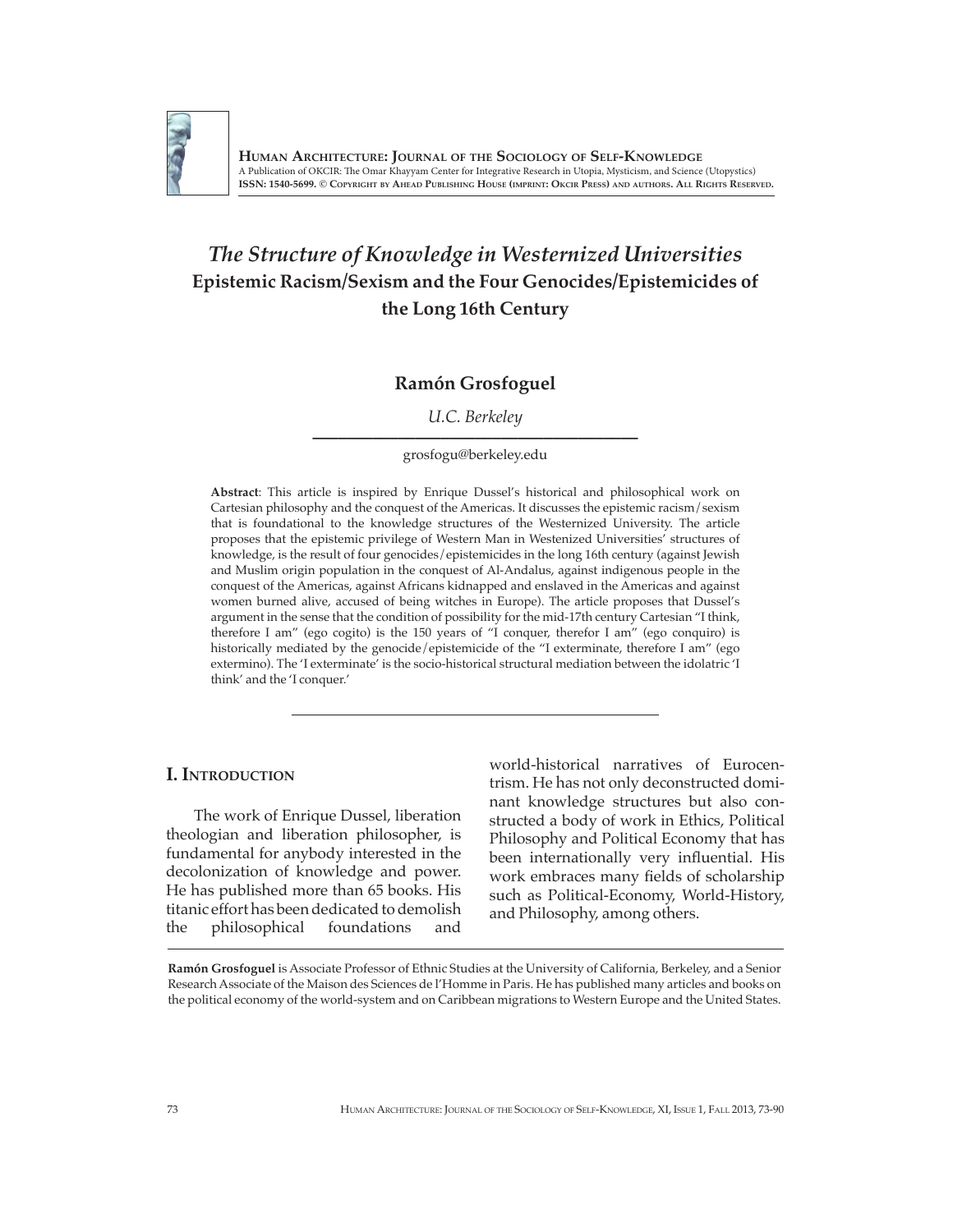This article has been inspired by Dussel's critique of Cartesian philosophy and by his world-historical work on the conquest of the Americas in the long 16th century.<sup>1</sup> Inspired by Dussel's insights, the article adds another dimension to his many contributions by looking at the conquest of the Americas in relation to three other world-historical processes such as the Conquest of Al-Andalus, the enslavement of Africans in the Americas and the killing of millions of women burned alive in Europe accused of being witches in relation to knowledge structures.<sup>2</sup> As Dussel focused on the genocidal logic of the conquest, this article draws the implications of the four genocides of the 16th century to what Boaventura de Sousa Santos (2010) calls "epistemicide," that is, the extermination of knowledge and ways of knowing. The focus of this article is fundamentally on the emergence of modern/ colonial structures of knowledge as the foundational epistemology of Westernized universities and its implications for the decolonization of knowledge.

The main questions addressed are the following: How is it possible that the canon of thought in all the disciplines of the Social Sciences and Humanities in the *Westernized university* (Grosfoguel 2012) is based on the knowledge produced by a few men from five countries in Western Europe (Italy, France, England, Germany and the USA)? How is it possible that men from these five

2. I believe that the best hommage to an intelectual is to take his/her work seriously to bring new aspects provoked by their work. countries achieved such an epistemic privilege to the point that their knowledge today is considered superior over the knowledge of the rest of the world? How did they come to monopolize the authority of knowledge in the world? Why is it that what we know today as social, historical, philosophical, or Critical Theory is based on the socio-historical experience and world views of men from these five countries? When one enters any department in the Social Sciences or the Humanities, the canon of thought to be learned is fundamentally founded on theory produced by men of the five Western European countries outlined before (de Sousa Santos 2010).

However, if theory emerges from the conceptualization based on the social/historical experiences and sensibilities as well as world views of particular spaces and bodies, then social scientific theories or any theory limited to the experience and world view of only five countries in the world are, to say the least, provincial. But this provincialism is disguised under a discourse about "universality." The pretension is that the knowledge produced by men of these five countries has the magical effect of universal capacity, that is, their theories are supposed to be sufficient to explain the social/historical realities of the rest of the world. As a result, our job in the Westernized university is basically reduced to that of learning these theories born from the experience and problems of a particular region of the world (five countries in Western Europe) with its own particular time/space dimensions and "applying" them to other geographical locations even if the experience and time/space of the former are quite different from the latter. These social theories based on the social-historical experience of men of five countries constitute the foundation of the Social Sciences and the Humanities in the Westernized universities today. The other side of this epistemic privilege is epistemic inferiority. Epistemic privilege and epistemic inferiority are two sides of the same

<sup>1.</sup>The Long 16th Century is the formulation of French historian, Fernand Braudel, who has influenced the work of world-system scholar, Immanuel Wallerstein (1974). It refers to the 200 years that covers the period between 1450-1650. This is the period of the formation of a new historical system named by Wallerstein as the Modern World-System, or the European World-Economy, or the Capitalist World-Economy. The historical process that formed this new system covers the 200 years of the long 16th century. I will use Long 16th Century to refer to the long durée processes that cover the initial formation of this historical system and use the term 16th century to refer to the 1500s.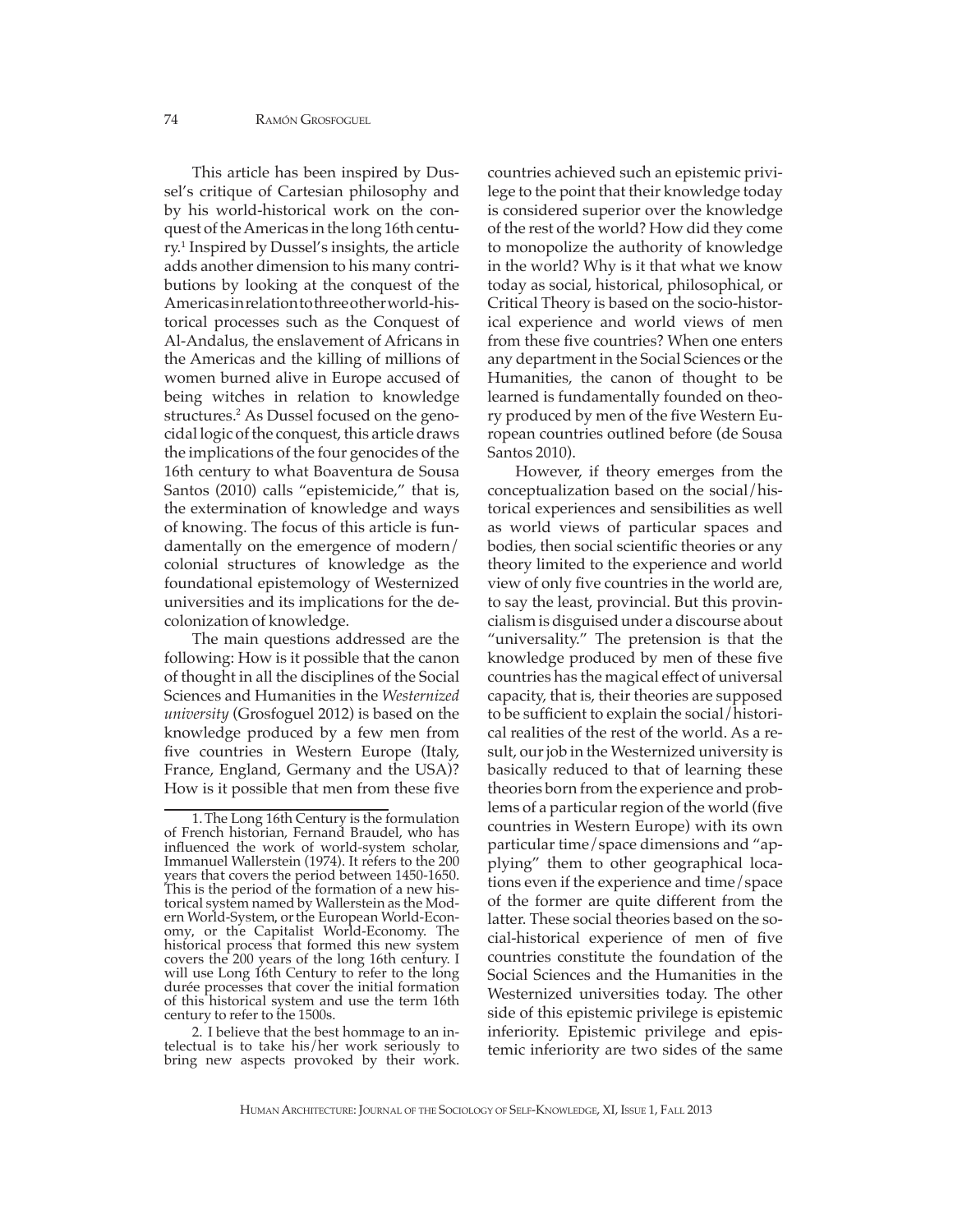coin. The coin is called epistemic racism/ sexism (Grosfoguel 2012).

In Westernized universities, the knowledge produced by other epistemologies, cosmologies, and world views arising from other world-regions with diverse time/ space dimensions and characterized by different geopolitics and body-politics of knowledge are considered "inferior" in relation to the "superior" knowledge produced by the few Western men of five countries that compose the canon of thought in the Humanities and the Social Sciences. The knowledge produced from the social/historical experiences and world views of the Global South, also known as "non-Western," are considered inferior and not part of the canon of thought. Moreover, knowledge produced by women (Western or non-Western) are also regarded as inferior and outcast from the canon of thought. The foundational structures of knowledge of the Westernized university are simultaneously epistemically racist and sexist. What are the world-historical processes that produced structures of knowledge founded on *epistemic racism/sexism*?

To answer these questions, we need to go back several centuries and discuss the formation of racism/sexism in the modern world and its relation to the long durée of modern structures of knowledge. Since the Cartesian legacy has been so influential in Western structures of knowledge, this article begins in the first part with a discussion on Cartesian philosophy. The second part is on the Conquest of Al-Andalus. The third part is on the conquest of the Americas and its implications for the population of Muslim and Jewish origin in 16th century Spain as well as for African population kidnapped in Africa and enslaved in the Americas. The fourth part is on the genocide/epistemicide against Indo-European women burned alive by the Christian Church accused of being witches. The last part is on Enrique Dussel's project of transmodernity and what it means to decolonize the Westernize university.

#### **II. Cartesian Philosophy**

We need to begin any discussion of the structures of knowledge in Westernized universities with Cartesian philosophy. Modern philosophy is supposed to have been founded by Rene Descartes (2013).<sup>3</sup> Descartes' most famous phrase "I think, therefore I am" constitutes a new foundation of knowledge that challenged Christendom's<sup>4</sup> authority of knowledge since the Roman Empire. The new foundation of knowledge produced by Cartesianism is not anymore the Christian God but this new "I." Although Descartes never defines who this "I" is, it is clear that in his philosophy this "I" replaces God as the new foundation of knowledge and its attributes constitute a secularization of the attributes of the Christian God. For Descartes, the "I" can produce a knowledge that is truth beyond time and space, universal in the sense that it is unconditioned by any particularity—"objective" being understood as equal to "neutrality" and equivalent to a God-Eye view.

To make the claim of an "I" that produces knowledge equivalent to a God-Eye view, Descartes makes two main arguments: one is ontological and the other epistemological. Both arguments constitute the condition of possibility for the claim that this "I" can produce a knowledge that is equivalent to a God-Eye view. The first argument is ontological dualism. Descartes claims that the mind is of a different substance from the body. This allows for the mind to be undetermined, unconditioned by the body. This way Descartes can claim that the mind is

<sup>3.</sup> I said "supposed" because as Enrique Dussel (2008a) has demonstrated in his essay Anti-Cartesian Meditations, Descartes was highly influenced by the Christian philosophers of the Spanish conquest of the Americas.

<sup>4.</sup> Notice that I make a distinction between Christianity and Christendom. Christianity is a spiritual/religious tradition, Christendom is when Christianity becomes a dominant ideology used by the state. Christendom emerged in the 4th century after Christ when Constantine appropriated Christianity and turn it into the official ideology of the Roman Empire.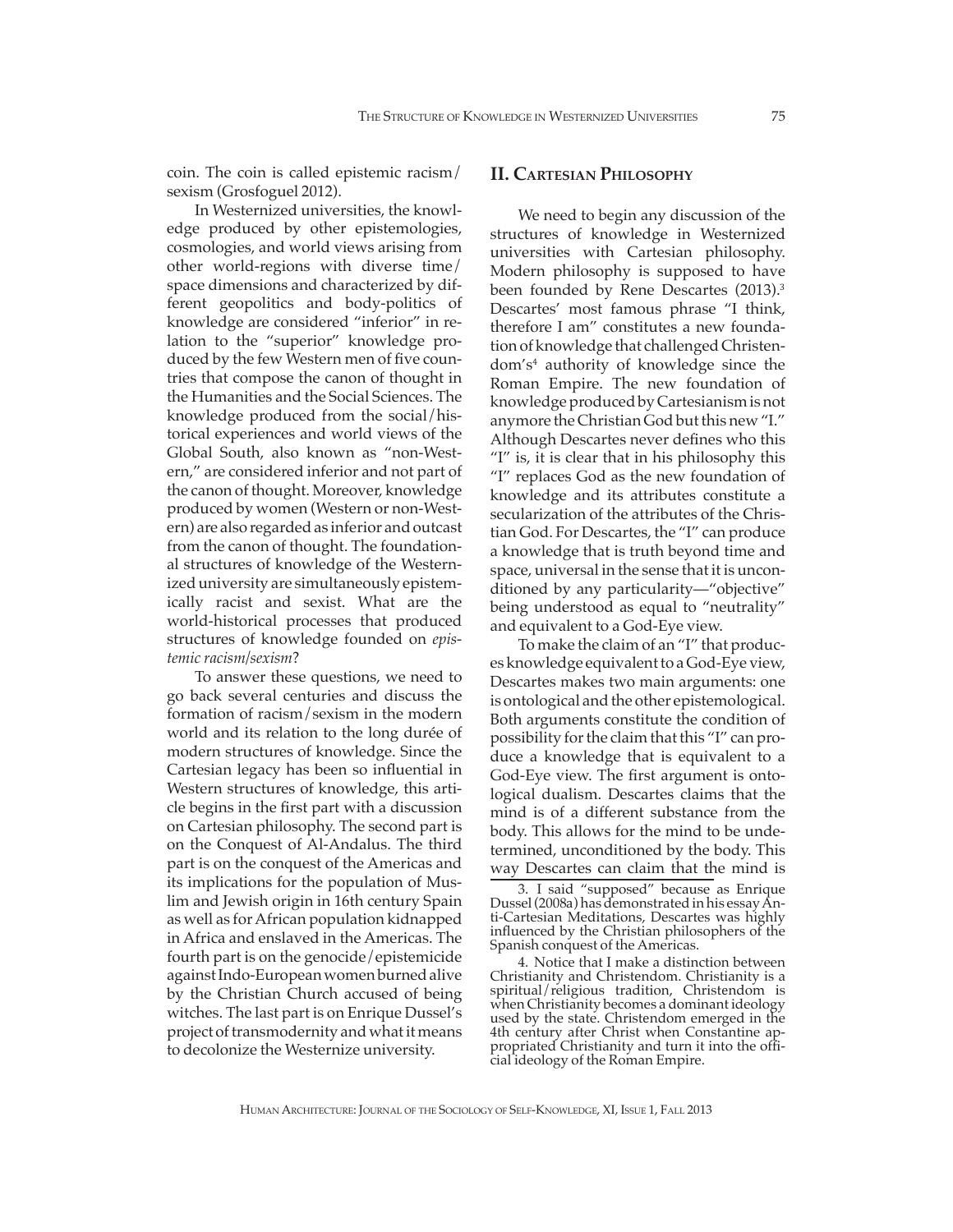similar to the Christian God, floating in heaven, undetermined by anything terrestrial and that it can produce a knowledge equivalent to a God-Eye view. The *universality* here is equal to Christian God's universality in the sense that it is not determined by any particularity, it is beyond any particular condition or existence. The image of God in Christendom is that of a White, old, bearded man with a cane sitting in a cloud, watching everybody and punishing anybody who misbehaves.

What would happen to the "God-Eye view" argument if the mind is of a similar substance to the body? The main implication would be that the claim that a human "I" can produce a God-Eye view falls apart. Without ontological dualism, the mind would be located in a body, would be similar in substance to the body and, thus, conditioned by the body. The latter would mean that knowledge is produced from a particular space in the world and, thus, there is no unsituated knowledge production. If this is the case, then it cannot be argued anymore that a human "I" can produce a knowledge equivalent to a God-Eye view. <sup>5</sup>

The second argument of Descartes is epistemological. He claims that the only way the "I" can achieve certitude in knowledge production is through the method of solipsism. How can the "I" fight skepticism and be able to achieve certitude in knowledge production? The answer given by Descartes is that this could be achieved through an internal monologue of the subject with himself (the gender here is not accidental for reasons that will be explained later). With the method of solipsism, the subject asks and answers questions in an internal monologue until it reaches certitude in knowledge. What would happen if human subjects produce knowledge dialogically, that is, in social relations with other human beings? The main implication would be that the claim about an "I" that can produce cer-

5. For a very interesting discussion on this question see Enrique Dussel (1995) and Donna Haraway (1988).

titude in knowledge isolated from social relations with other human beings falls apart. Without epistemic solipsism, the "I" would be located in particular social relations, in particular social/historical contexts and, thus, there is no *monological*, *unsituated* and *asocial* knowledge production. If knowledge is produced in particular social relations, that is, inside a particular society, then it cannot be argued that the human "I" can produce a knowledge equivalent to a God Eye view.

Cartesian philosophy have been highly influential in Westernized projects of knowledge production. The unsituatedness of Descartes' philosophy inaugurated the ego-politics of knowledge: an "I" that assumes itself to be producing a knowledge from no-where. As Colombian philosopher, Santiago Castro-Gomez (2003) argues, Cartesian philosophy assumes a point zero epistemology, that is, a point of view that do not assumes itself as a point of view. The importance of Rene Descartes for Westernized epistemology can be seen in that after 370 years, Westernized universities still carry the Cartesian legacy as a criteria of validity for science and knowledge production. Even those who are critical of Cartesian philosophy, still use it as criteria for what differentiates science from non-science. The "subject-object" split, "objectivity" understood as "neutrality," the myth of an EGO that produces "unbiased" knowledge unconditioned by its body or space location, the idea of knowledge as produced through an internal monologue without links with other human beings and universality understood as beyond any particularity are still the criteria for valid knowledge and science used in the disciplines of the Westernized university. Any knowledge that claims to be situated in body-politics of knowledge (Anzaldúa 1987; Frantz Fanon 2010) or geo-politics of knowledge (Dussel 1977) as opposed to the myth of the unsituated knowledge of the Cartesian ego-politics of knowledge is discarded as biased, invalid, irrelevant, unseri-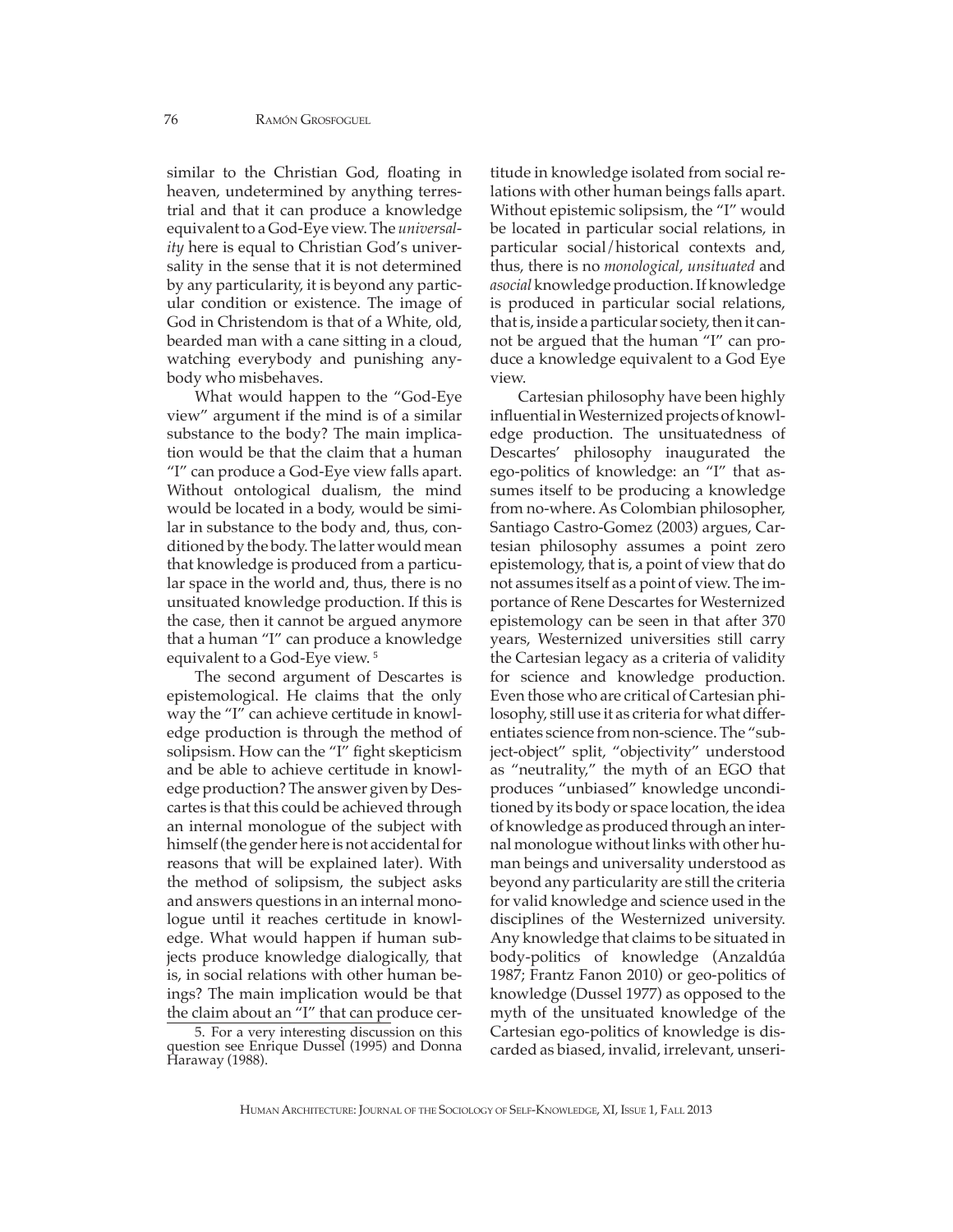ous, that is, inferior knowledge.

What is relevant to the "Western men tradition of thought" inaugurated by Cartesian philosophy is that it constituted a world-historical event. Prior to Descartes, no tradition of thought claimed to produce an unsituated knowledge that is God-like or equivalent to God. This *idolatric universalism* of "Western men tradition of thought" inaugurated by Descartes (2013) in 1637, pretends to replace God and produce a knowledge that is God-like. The Dusselian questions are: What are the political, economic, historical, and cultural conditions of possibility for someone in the mid-seventeenth century to produce a philosophy that claims to be equivalent to God's Eye and to replace God? Who is speaking and from which body-politics of knowledge or geo-politics of knowledge is he speaking from?

Enrique Dussel (2005) responds to these questions with the following argument: Descartes' "I think, therefore I am" is preceded by 150 years of "I conquer, therefore I am." The *ego conquiro* is the condition of possibility of Descartes's *ego cogito*. According to Dussel, the arrogant and idolatric Godlike pretention of Cartesian philosophy is coming from the perspective of someone who thinks of himself as the center of the world because he has already conquered the world. Who is this being? According to Dussel (2005), this is the *Imperial Being*. The "I conquer" that began with the European men colonial expansion in 1492, is the foundation and condition of possibility of the "I think" that secularizes all the attributes of the Christian God and replaces God as the new foundation of knowledge. Once European men conquered the world, God is disposable as a foundation of knowledge. After having conquered the world, European man achieve "God-like" qualities that gave them epistemic privilege.

However, there is a missing link between the "I conquer, therefore I am" and the "I think, therefore I am." There is no inherent necessity to derive from the "I conquer, therefore I am" the "idolatric universalism" (the God-Eye view) nor the "epistemic racism/sexism" (the inferiority of all knowledges coming from human beings that are classified as non-Western). What links the "I conquer, therefore I am" (*ego conquiro*) with the idolatric, God-like "I think, therfore I am" (*ego cogito*) is the epistemic racism/sexism produced from the "I exterminate, therefore I am" (*ego extermino*). It is the logic of genocide/epistemicide together that mediates the "I conquer" with the epistemic racism/sexism of the "I think" as the new foundation of knowledge in the modern/colonial world. The *ego extermino* is the socio-historical structural condition that makes possible the link of the *ego conquiro* with the *ego cogito*. In what follows, it will be argued that the four genocides/epistemicides of the long 16th century are the socio-historical condition of possibility for the transformation of the "I conquer, therefore I am" into the epistemic racism/sexism of the "I think, therefore I am." These four genocides/epistemicides in the long 16th century are: 1) against Muslims and Jews in the conquest of Al-Andalus in the name of "purity of blood"; 2) against indigenous peoples first in the Americas and then in Asia; 3) against African people with the captive trade and their enslavement in the Americas; 4) against women who practiced and transmitted Indo-European knowledge in Europe burned alive accused of being witches. These four genocides/epistemicides are frequently discussed as fragmented from each other. The attempt here is to see them as interlinked, inter-related to each other and as constitutive of the modern/colonial world's epistemic structures. These four genocides were at the same time forms of epistemicide that are constitutive of Western men epistemic privilege. To sustain this argument we need to not only go over the history but also explain how and when racism emerged.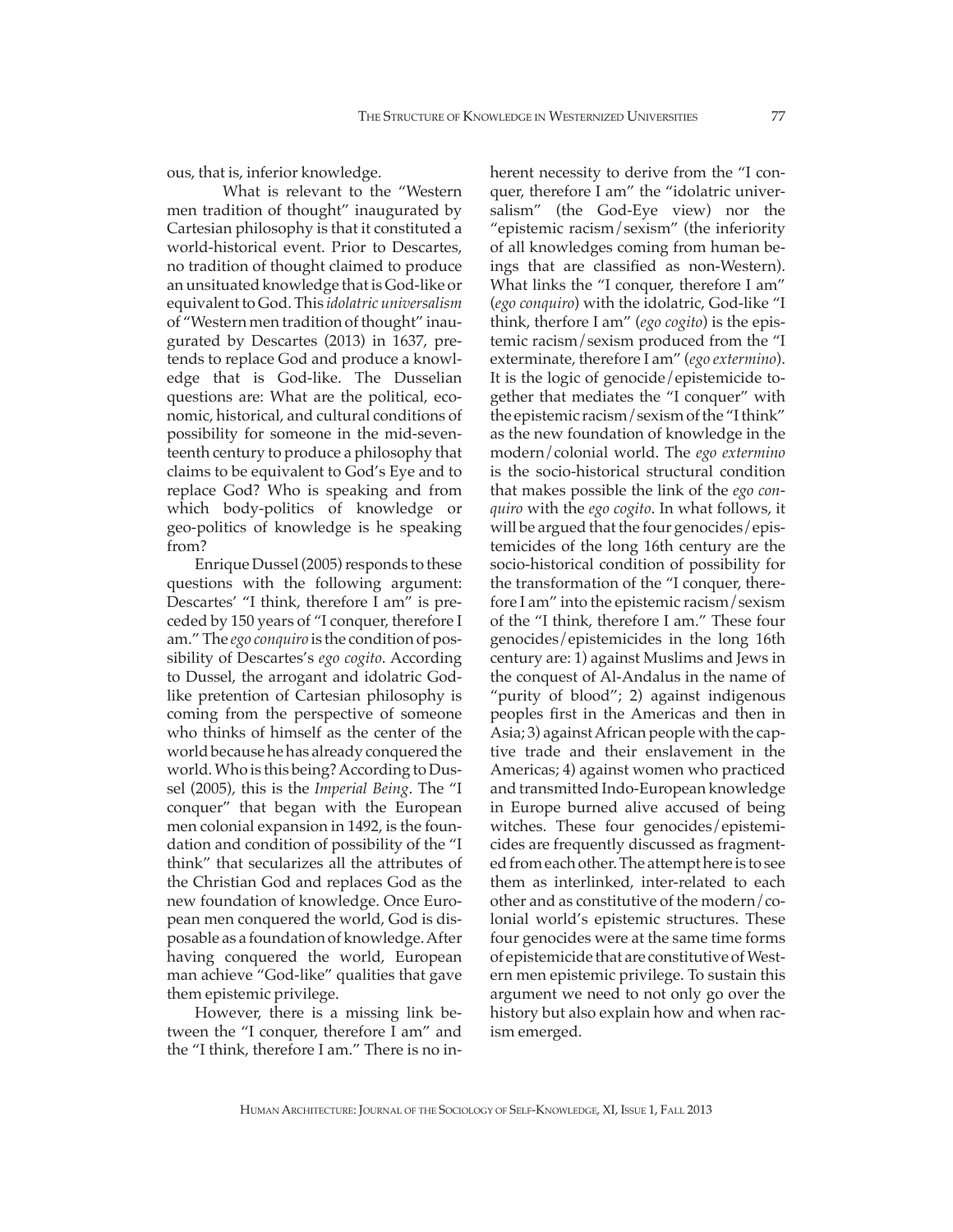### **III. The Conquest of Al-Andalus: Genocide/Epistemicide Against Muslims and Jews**

The final conquest of Al-Andalus in the late 15th century was done under the slogan of "purity of blood." This was a proto-racist discourse against Muslim and Jewish populations during the Catholic Monarchy colonial conquest of Andalusian territory to destroy the sultanate of Granada which was the last Muslim political authority in the Iberian Peninsula (Maldonado-Torres 2008a). The practice of ethnic cleansing of the Andalusian territory produced a physical genocide and cultural genocide against Muslims and Jews. Jews and Muslims who stayed in the territory were either killed (physical genocide) or forced to conversion (cultural genocide). This ethnic cleansing was achieved through the following genocide (physical) and epistemicide (cultural):

- 1- The forced expulsion of Muslims and Jews from their land (genocide) led to the repopulation of the territory with Christian populations from the North of the Iberian Peninsula (Caro Barojas 1991; Carrasco 2009). This is what in the literature is called today "settler colonialism."
- 2- The massive destruction of Islamic and Judaic spirituality and knowledge through genocide, led to the forced conversion (cultural genocide) of those Jews and Muslims who decided to stay in the territory (Barrios Aguilera 2009, Kettami 2012). By turning Muslims into Moriscos (converted Muslims) and Jews into Marranos (converted Jews), their memory, knowledge and spirituality were destroyed (cultural genocide). The latter was a guarantee that future descendants of Marranos and Moros will be born fully Christians without any memory trace to their ancestors.

The Spanish state discourse of "purity of blood" was used to surveil the Muslim and Jewish populations who survived the massacres. In order to survive and stay in the territory, they were forced to convert to Christianity (Galán Sánchez 2010). Those populations that were forced to convert or that had Jewish or Muslim ancestry, were surveilled by the Christian monarchy in order to assure that they were not faking conversion. "Purity of blood" was a discourse used to surveil the converts or descendants of the converts. It referred to the "family tree" of the population. The "family tree" provided to state authorities the information needed in order to know if the ancestry of an individual or a family was "purely" Christian or "non-Christian" in the case they were Christian converts. The discourse of "purity of blood" did not question the humanity of the victims. What it aimed was to surveil those populations with non-Christian ancestry in terms of how far or close they were to Christianity in order to confirm if the conversion was real or not. For the Castillian Christian Monarchy, Muslims and Jews were humans with the "wrong God" or "wrong religion." They were perceived as a "fifth column" of the Ottoman sultanate in the Iberian Peninsula (Martín Casares 2000; Carrasco 2009; Galán Sánchez 2010). Thus, the old European Medieval religious discriminatory discourses such as the old anti-semite discourses (judeophobic or islamophobic) were used against Jews and Muslims in the conquest of Al-Andalus.

It is important to emphasize that since the possibility of conversation was still open, the old anti-semitic European Medieval religious discrimination of the Castillian Christian Monarchy (at the end of the 15th century) was not yet racial and included among semitic people both Muslims and Jews'. As long as the Muslims and Jews con-

<sup>6.</sup> It is the recent Western European, North American and Israeli Zionist orientalist literature that after Second World War excluded Arabs from semite people and reduced the definition of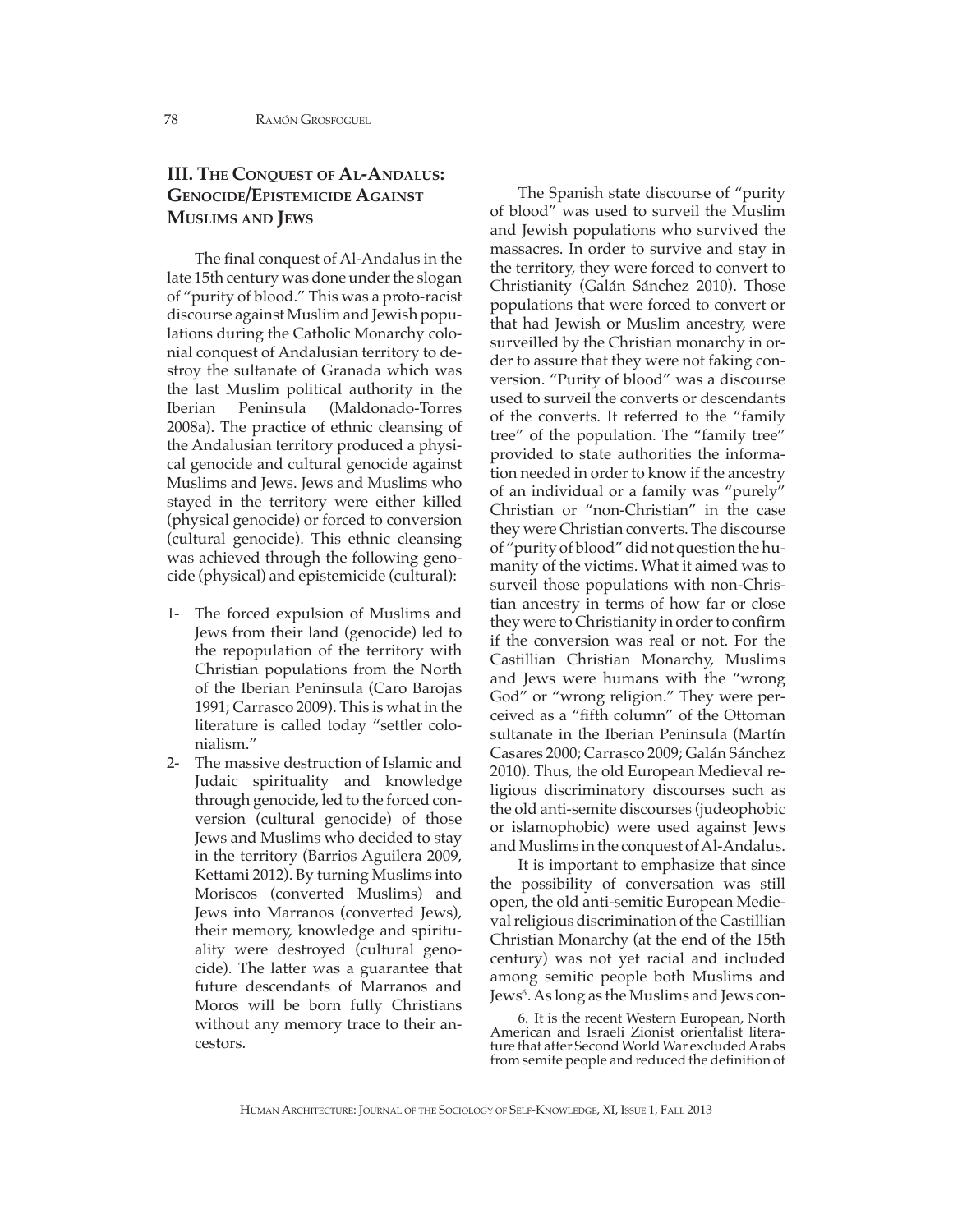verted to Christianity, the doors for integration were open during the Medieval Spanish Monarchy conquest of Al-Andalus (Galán Sánchez 2010; Dominguez Ortiz 2009). The humanity of the victims was not in question. What was in question was the religious identity of the social subjects. The social classification used at the time was related to a theological question about having the "wrong God" or the "wrong religion" to stratify society along religious lines.

In sum, what is important here is that the "purity of blood" discourse used in the conquest of Al-Andalus was a form of religious discrimination that was not yet fully racist because it did not question in a profound way the humanity of its victims.

### **III. The Conquest of the Americas in Relation to the Conquest of Al-Andalus: Genocide/Epistemicide Against Indigenous Peoples, Marranos, Moriscos, and Africans**

When Christopher Columbus presented for the first time the document known as "The Indian Enterprise" to the King and Queen of the Castilian Monarchy, their response was to accept it and postpone it until after the conquest of all the territory known as Al-Andalus. They ordered Columbus to wait until the final conquest over the "Kingdom of Granada," the last sultanate in the Iberian Peninsula. The idea of the Castilian Christian Monarchy was to unify the whole territory under its command by the rule of "one state, one identity, one religion" in contrast to Al-Andalus where there were multiple Islamic states (sultanates) with recognition of rights to the "multiple identities and spiritualities inside their territorial boundaries" (Maíllo Delgago 2004; Kettami 2012).

The project of the Castillan Christian

Monarchy to create a correspondence between the identity of the state and the identity of the population within its territorial boundaries, was the origin of the idea of the nation-state in Europe. The main goal that the Queen and the King expressed to Columbus was the unification of the whole territory under the power of the Christian Monarchy as a first step before going abroad to conquest other lands beyond the Iberian Peninsula.

The final conquest over Muslim political authority in the Iberian Peninsula was finalized in January 2, 1492 with the capitulation of Granada's Nazarí emirate. Only nine days later, on January 11, 1492, Columbus met again with Queen Elizabeth. But this time the meeting was held in Granada's Alhambra Nazarí Palace where Columbus got the royal authorization and resources for his first voyage overseas. Only ten months later, on October 12, 1492, Columbus arrived at the shores of what he named "Indias Occidentales" (West Indies) because he wrongly believed that he had arrived to India.

The relationship between the conquest of Al-Andalus and the conquest of the Americas has been under-researched in the literature. The methods of colonization and domination used against Al-Andalus were extrapolated to the Americas (Garrido Aranda 1980). The conquest of Al-Andalus was so important in the minds of the Spanish conquerors that Hernan Cortés, the conqueror of Mexico, confused the Aztecs' sacred temples with Mosques.

In addition to the genocide of people, the conquest of Al-Andalus was accompanied by epistemicide. For example, the burning of libraries was a fundamental method used in the conquest of Al-Andalus. The library of Cordoba, that had around 500,000 books at a time when the largest library of Christian Europe did not have more than 1000 books, was burned in the 13th century. Many other libraries had the same destiny during the conquest of Al-Andalus un-

anti-semitism to racial discrimination against egy to conflate Arab-Muslims' critique to Zionism as equivalent to anti-semitism (Grosfoguel 2009).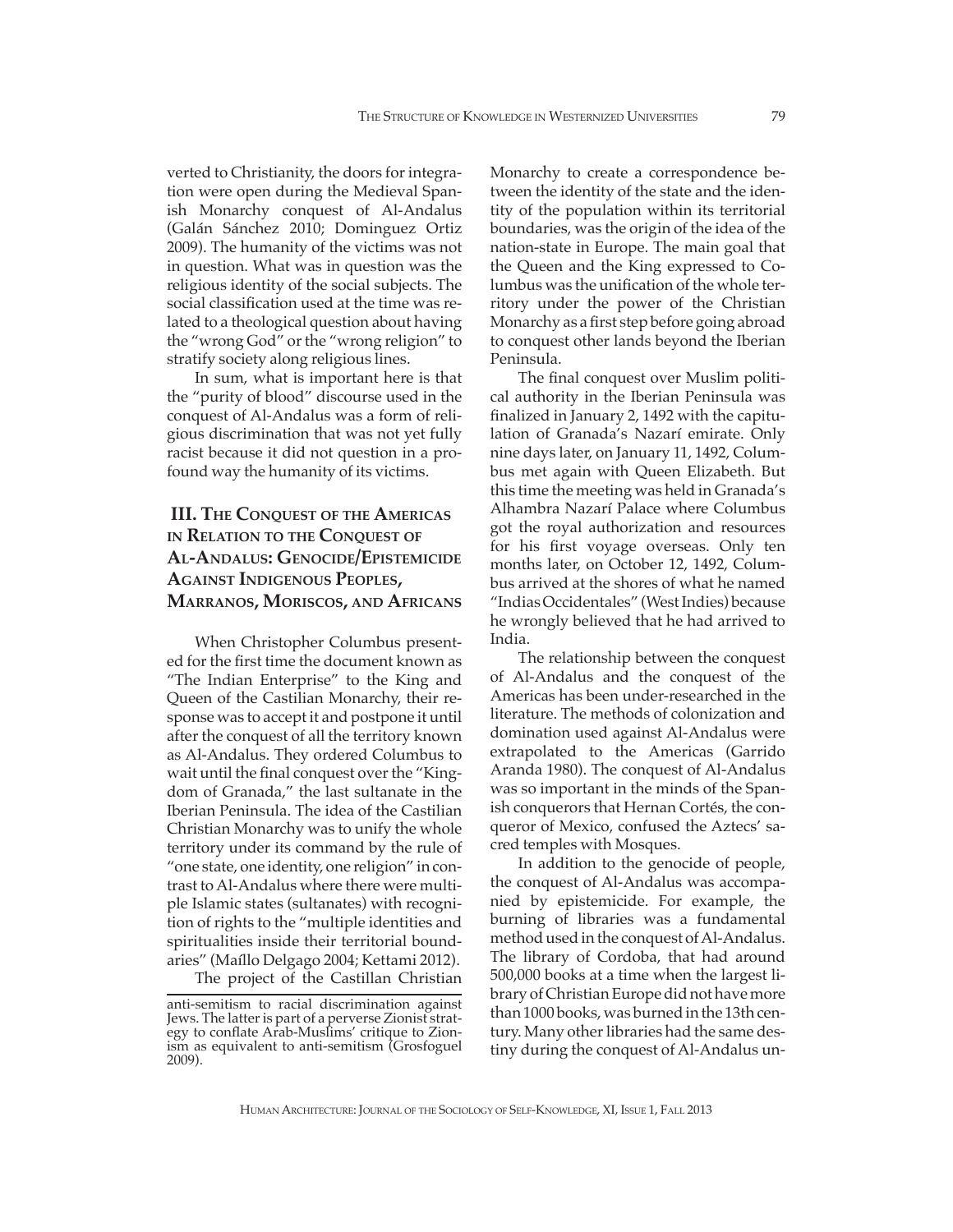til the final burning of more than 250,000 books of the Granada library by Cardenal Cisneros in the early 16th century. These methods were extrapolated to the Americas. Thus, the same happened with the indigenous "códices" which was the written practice used by Amerindians to archive knowledge. Thousands of "códices" were also burned destroying indigenous knowledges in the Americas. Genocide and epistemicide went together in the process of conquest in both the Americas and Al-Andalus.

A similar process happened with the methods of evangelization used against indigenous people in the Americas (Garrido Aranda 1980; Martín de la Hoz 2010). It was inspired in the methods used against Muslims in the Iberian Peninsula (Garrido Aranda 1980). It was a form of "spiritualicide" and "epistemicide" at the same time. The destruction of knowledge and spirituality went also together in the conquest of both Al-Andalus and the Americas.

However, it is fundamental to also understand how the conquest of the Americas affected the conquest of "Moriscos" (converted Muslims) and "Marranos" (converted Jews) in the Iberian Peninsula in the 16th century. The conquest of the Americas was at the center of the new discourses and forms of domination that emerged in the long 16th century with the creation of the modern/colonial world-system. Here the contribution of Nelson Maldonado-Torres is crucial when he said that the 16th century transformed the ancient forms of imperial social classification that existed since the 4th century when with Constantine, Christianity became the dominant ideology of the Roman Empire. As Maldonado-Torres (2008a) said:

… the conceptual coordinates that defined the 'fight for the empire' and the forms of social classification of the  $4<sup>th</sup>$  century and of later centuries prior to the "discovery" and conquest of the Américas

change drastically in the 16<sup>th</sup> century. The relationship between religion and empire would be at the center of a dramatic transformation from a system of power based on religious differences to one based on racial differences. It is for this reason that in modernity, the dominant episteme would not only be defined by the tension and mutual collaboration between the idea of religion and the imperial vision of the known world, but, more precisely, through a dynamic relation between empire, religion, and race. Ideas about race, religion, and empire functioned as significant axes in the imaginary of the emergent modern/colonial world … (p. 230)

If the military and evangelization methods of conquest used in Al-Andalus to achieve genocide and epistemicide were extrapolated to the conquest of indigenous people in the Americas, the conquest of the Americas also created a new racial imaginary and racial hierarchy that transformed the conquest of Moriscos and Marranos in 16th century Iberian Peninsula. The conquest of the Americas affected the old forms of Medieval religious discrimination against Moriscos and Marranos in 16th century Spain. The first point to emphasize in this history is that after months of navigation through the Atlantic Ocean, the moment Columbus stepped out of the ship he wrote in his diary the following on October 12, 1492:

… it seemed to me that they were a people very poor in everything. All of them go around as naked as their mothers bore them… They should be good and talent servants, for I observed that they quickly took in what was said to them. And I believe that they would easily be made Christians, as it appeared to me that they had no sect. (my own translation)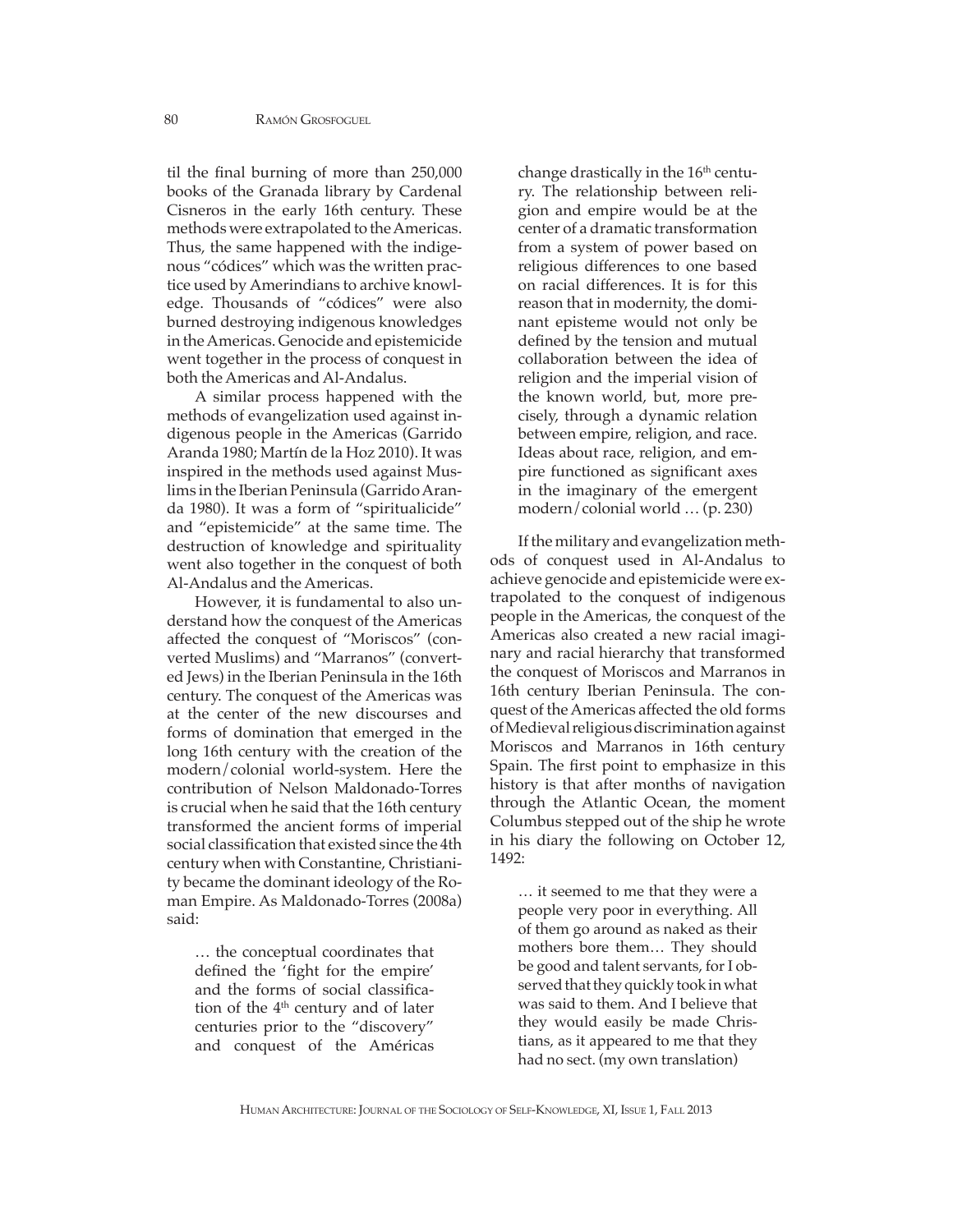This statement by Christopher Columbus opened a debate for the next 60 years (1492-1552). As Nelson Maldonado-Torres (2008a) argues, in the late 15th century, Columbus' notion of "people without sect" ("people without religion") meant something new. To say "people without religion" today means "atheist people." But in the Christian imaginary of the late 15th century, the phrase "people without religion" had a different connotation. In Christian imaginary, all humans have religion. They could have the "wrong God" or "wrong Gods," there could be wars and people could kill each other in the fight against the "wrong God," but the humanity of the other, as a trend and as a form of domination, was not yet put in question. What was being questioned was the theology of the "other." The latter was radically modified after 1492 with the conquest of the Americas and the characterization of indigenous peoples by Christopher Columbus as "people without religion." An anachronistic reading of this phrase might lead us to think that Columbus referred to "atheist people." But not having religion in the Christian imaginary of the time was equivalent to not having a soul, that is, being expelled from the realm of the human. As Nelson Maldonado-Torres (2008a) said:

To refer to the indigenous as subjects without religion removes them from the category of the human. Religion is universal among humans, but the alleged lack of it among natives is not initially taken to indicate the falseness of this statement, but rather the opposite, that there exist subjects in the world who are not fully human. …Columbus' assertion about the lack of religion in indigenous people introduces an anthropological meaning to the term. In light of what we have seen here, it is necessary to add that this anthropological meaning is also

linked to a very modern method of classifying humans: racial classification. With a single stroke, Columbus took the discourse on religion from the theological realm into a modern philosophical anthropology that distinguishes among different degrees of humanity through identities fixed into what would later be called races. (p. 217)

Contrary to the contemporary common sense, "color racism" was not the first racist discourse. "Religious racism" ("people with religion" vs. "people without religion" or "people with soul" vs. "people without a soul") was the first marker of racism in the "Capitalist/Patriarcal Western-Centric/ Christian-centric modern/colonial world-system" (Grosfoguel 2011) formed in the long 16th century. The definition of "people without religion" was coined in late 15th and early 16th century Spain. The debate provoked by the conquest of the Americas was about whether the "people without religion" found in Columbus' voyages were "people with a soul or without a soul." The logic of the argument was as follows: 1) if you do not have religion, you do not have a God; 2) if you do not have a God, then you do not have a soul; and 3) if you do not have a soul, you are not human but animal-like.

The debate turned "people without religion" into "people without a soul." This colonial racist debate produced a boomerang effect that redefined and transformed the dominant imaginary of the times and the Medieval religious discriminatory discourses. The concept of "purity of blood" acquired a new meaning. "Purity of blood" was not any more a technology of power to surveil persons that have a Muslim or Jewish ancestry in the family tree in order to make sure he/she is not faking conversion as in 15th century conquest of Al-Andalus. The meaning of "purity of blood" after the conquest of the Americas with the emergence of the concept of "people without a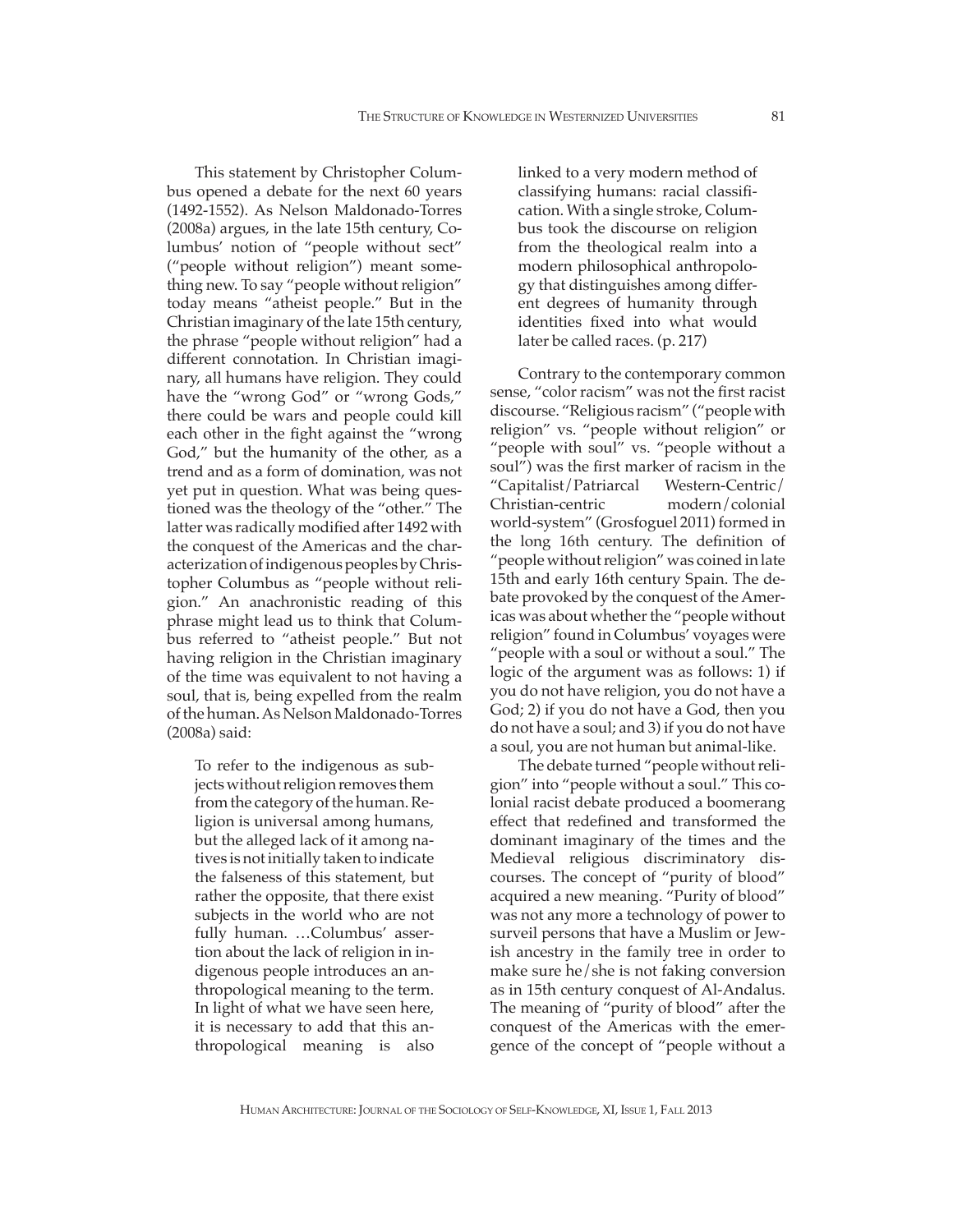soul" shifted from a theological question about having the "wrong religion" into a question about the humanity of the subject practicing the "wrong religion."<sup>7</sup>

As a result, the great debate in the first five decades of the 16th century was about whether "Indians" have a soul or not. In practice, both the Church and the Spanish imperial state were already massively enslaving indigenous people assuming the notion that "Indians" have no soul. State racism is not a post-18th century phenomenon, but a phenomenon that emerged following the conquest of the Americas in the 16th century. However, there were critical voices inside the Church questioning this idea and proposing that "Indians" have a soul but were barbarians in need of Christianization (Dussel 1979; 1992). They claimed that since the "Indians" have a soul, it is a sin in the eyes of God to enslave them and the job of the Church should be to Christianize them using peaceful methods. This debate was the first racist debate in world history and "Indian" as an identity was the first modern identity.

The category of "Indian" constituted a new modern/colonial identity invention that homogenized the heterogeneous identities that existed in the Americas before the arrival of the Europeans. It is also important to remember that Columbus thought he had arrived in India and, thus, leading to the use of the term "Indian" to name the populations he encountered. Out of this eurocentric geographical mistake, emerges "Indian" as a new identity. But to question if "Indians" have a soul or not was already a racist question that referred directly to the

question of their humanity.<sup>8</sup>

In 16th century Christian imaginary, this debate had important implications. If "Indians" did not have a soul, then it is justified in the eyes of God to enslave them and treat them as animals in the labor process. But if they had a soul, then it was a sin in the eyes of God to enslave, assassinate, or mistreat them. This debate was crucial in the mutation of the old European medieval religious discriminatory discourses and practices. Until the end of the 15th century, the old islamophobic and judeophobic discourses were related to having the "wrong God," the "wrong theology," and to the influence of Satan in the "wrong religion," without questioning the humanity of their practitioners.<sup>9</sup> The possibility of conversion was available for the victims of these discriminatory discourses. But with the colonization of the Americas, these old medieval discriminatory religious discourses mutated rapidly, transforming into modern racial domination.

Even though the word "race" was not used at the time, the debate about having a soul or not was already a racist debate in the sense used by scientific racism in the 19th century. The theological debate of the 16th century about having a soul or not had the same connotation of the 19th century scien-

<sup>7.</sup> It is important to remember that Latin was the written language of 16th century Europe. Since the Christian church was the authority of knowledge through Christian theology, the debates about the conquest of the Americas in Spain travelled to other European territories through the Church networks. Thus, the debates about gians on the New World and the subjects found there were read with particular attention in other parts of Europe.

<sup>8.</sup> This skepticism about the humanity of other human beings is what Nelson Maldona-do-Torres (2008b) called "misanthropic skepticism."

<sup>9.</sup> I refer to the social classification of the social system. As Maldonado-Torres argues, there were already individuals articulating discourses that could be identified as racialist from a contemporary point of view. However, the social classification of the population in Medieval Europe was not based on racial classification, that is, it was not organized around social logics related to a radical question about the humanity of the social subjects. The social classification of the population based on racist social logics was a post-1492 process with the formation of the "Capitalist/Patriarchal Western-centric/Christian-centric Modern/Colonial World-System"<br>(Grosfoguel 2011). Thus, in this article the argument about the emergence of racism is related to a post-1492 global social system and not to individual statements before 1492.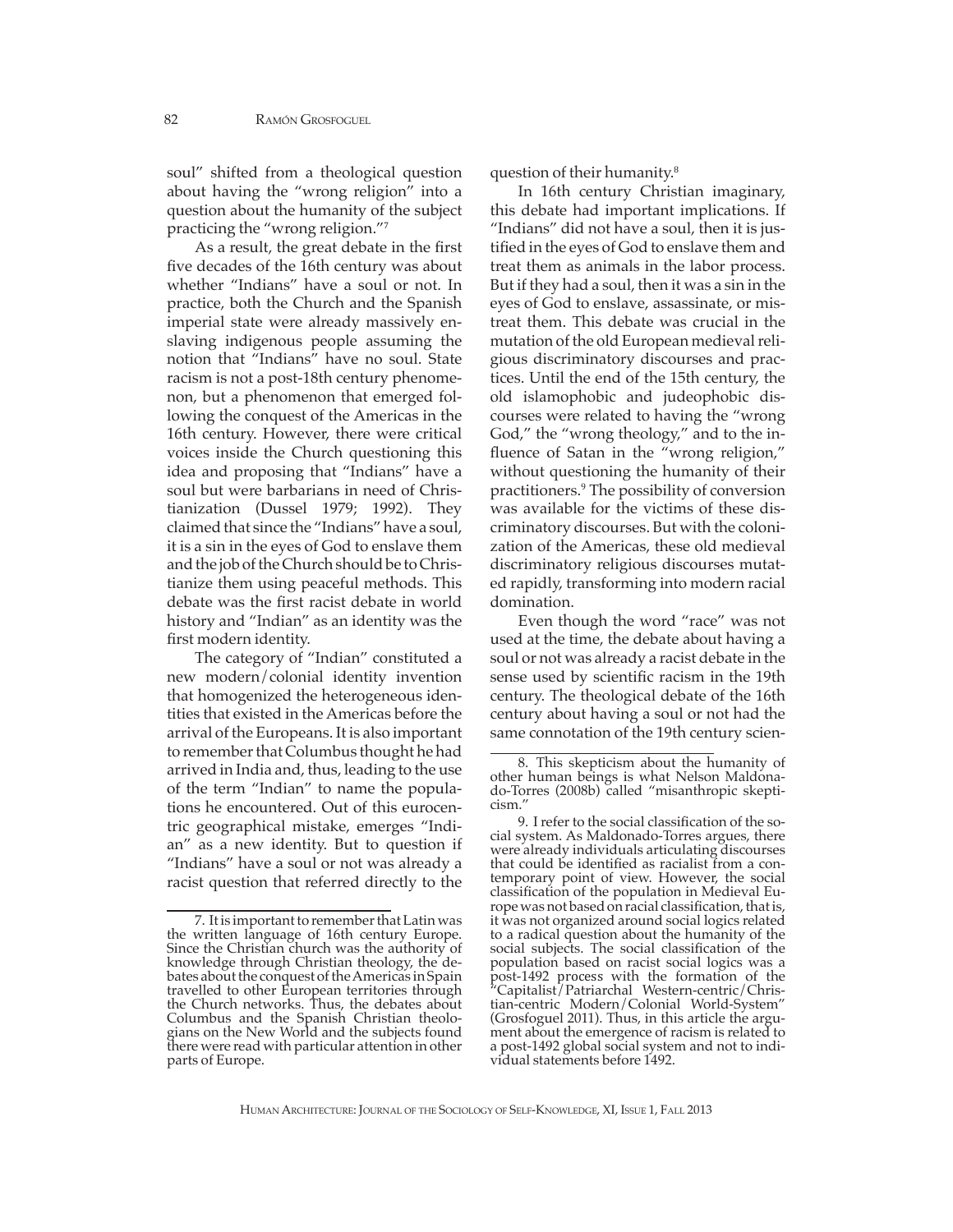tificist debates about having the human biological constitution or not. Both were debates about the humanity or animality of the others articulated by the institutional racist discourse of states such as the Castilian Christian monarchy in the 16th century or Western European imperial nation-states in the 19th century. These institutional racist logics of "not having a soul" in the 16th century or "not having the human biology" in the 19th century became the organizing principle of the international division of labor and capitalist accumulation at a worldscale.

The debate continued until the famous Valladolid trial of the School of Salamance in 1552. Since Christian theology and church was the authority of knowledge at the time, the Spanish Christian imperial monarchy put in the hands of a tribunal among Christian theologians the question about whether "Indians have a soul or not." The theologians were Bartolomé de las Casas and Gines Sepúlveda. After 60 years (1492-1552) of debate, the Spanish imperial Christian monarchy finally requested a Christian theological tribunal to make a final decision about the humanity or lack of humanity of the "Indians."

As is well-known, Gines Sepúlveda argued in favor of the position that "Indians" are "people without a soul" and, therefore, they are animals that could be enslaved in the labor process without being a sin in the eyes of God. Part of his argument to demonstrate the inferiority of the "Indians" below the line of the human was the modern capitalist argument that "Indians" have no sense of private property and no notion of markets because they produce through collective forms and distribute wealth through reciprocity.

Bartolomé de las Casas argued that "Indians" have a soul but were in a barbarian stage in need of Christianization. Therefore, for Las Casas it was a sin in the eyes of God to enslave them. What he proposed was to "Christianize" them. Both Las Casas

and Sepulvera represent the inaguration of the two major racist discourses with long lasting consequences that will be mobilized by Western imperial powers for the next 450 years: biological racist discourses and cultural racist discourses.

The biological racist discourse is a 19th century scientificist secularization of Sepúlveda's theological racist discourse. When the authority of knowledge passed in the West from Christian theology to Modern Science after the 18th century Enlightenment Project and the French Revolution, the Sepulveda theological racist discourse of "people without soul" mutated with the rise of natural sciences to a biological racist discourse of "peoples without human biology" and later "peoples without genes" (without the human genetics). The same happened with the Bartolomé De Las Casas discourse. The De Las Casas theological discourse of "barbarians to be Christianized" in the 16th century, transmuted with the rise of the social sciences into an anthropological cultural racist discourse about "primitives to be civilized."

The outcome of the Valladolid trial is also well known: although Sepúlvedas' view won in the long run, in the short run Las Casas won the trial. Thus, the Spanish imperial monarchy decided that "Indians" have a soul but are barbarians to be Christianized. Therefore, it was recognized that it was a sin in the eyes of God to enslave them. The conclusion seemingly meant the liberation of "Indians" from the Spanish colonial rule. But this was not the case. The "Indians" were transferred in the international division of labor from slave labor to another form of coerced labor known as the "encomienda." Since then it became institutionalized in a more systematic way the idea of race and institutional racism as an organizing principle of the international division of labor and capitalist accumulation at a world-scale.

While "Indians" were placed in the "encomienda" under a coerced form of labor,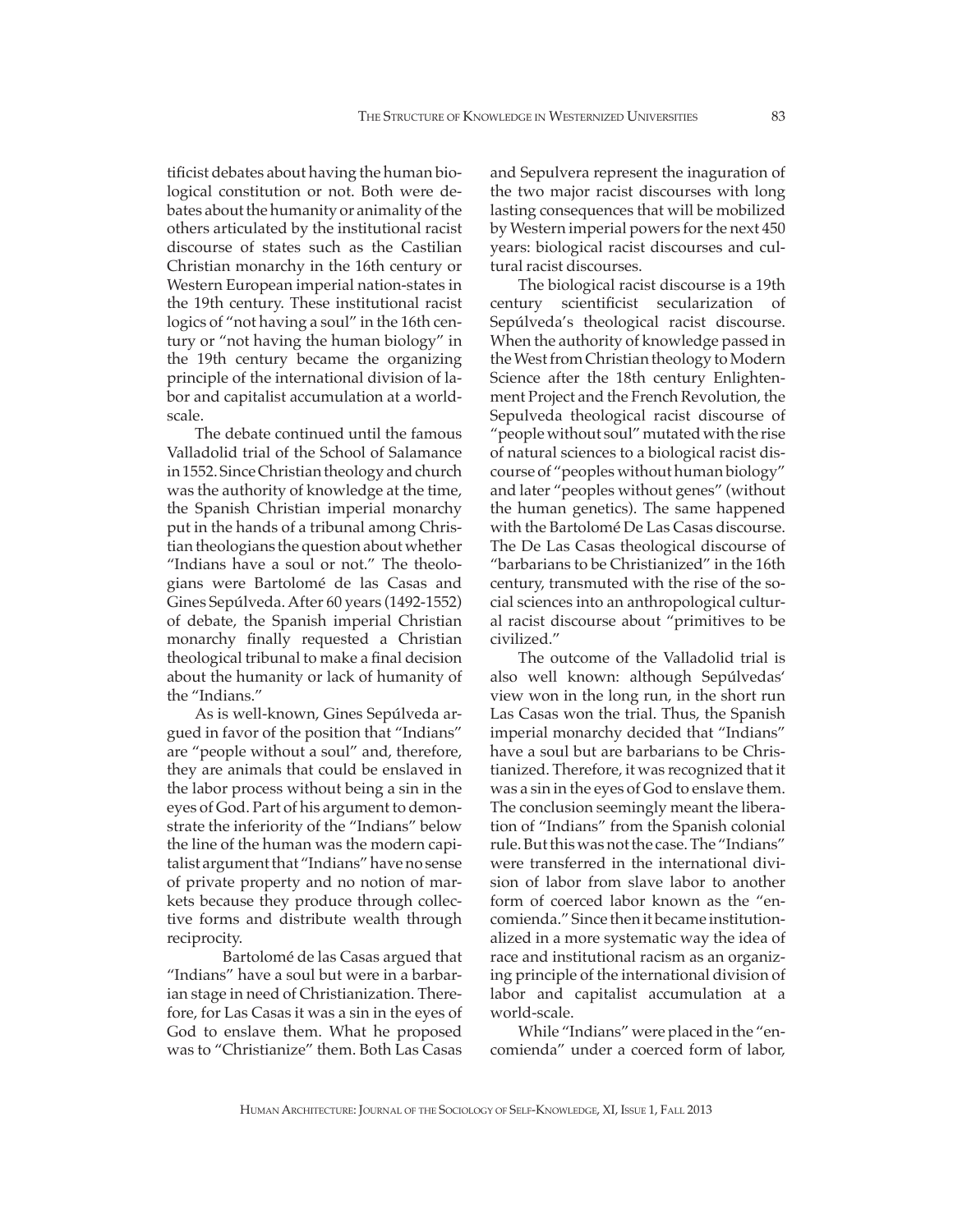Africans who were already classified as "people without a soul" were brought to the Americas to replace "Indians" in slave labor. Africans were perceived at the time as Muslims and the racialization of Muslims in 16th century Spain was extended to them. The decision to bring captives from Africa to enslave them in the Americas was directly related to the conclusion of the 1552 Valladolid trial. Here begins the massive kidnapping and captive trade of Africans that is going to be enforced for the next 300 years. With the enslavement of Africans, religious racism was complemented with or slowy replaced by color racism. Since then, anti-black racism became a foundational contitutive structuring logic of the modern/colonial world.

The kidnapping of Africans and their enslavement in the Americas was a major and significant world-historical event (Nimako and Willemsen 2011). Millions of Africans died in the process of being captured, transported and enslaved in the Americas. This was a genocide at a massive scale. But as with the other cases outlined above, the genocide was inherently epistemicide. Africans in the Americas were forbidden from thinking, praying or practicing their cosmologies, knowledges and world views. They were submitted to a regime of epistemic racism that forbade their autonomous knowledge production. Epistemic inferiority was a crucial argument used to claim biological social inferiority below the line of the human. The racist idea in late 16th century was that "Negroes lack intelligence" which turned in the 20th century to "Negroes have low IQ levels."

Another consequence of the debate about the "Indians" and the Valladolid tribunal was its impact on the Moriscos and Marranos in 16th century Spain. The old islamophobic and judeophobic medieval religious discriminatory discourses against Jews and Muslims were transformed into racist discrimination. The question was not any more about whether the religiously discriminated population have the wrong God or wrong theology. The anti-indigenous religious racism that questioned the humanity of the "Indians" was extrapolated to the Moriscos and the Marranos questioning the humanity of those who pray to the "wrong God." Those who prayed to the "wrong God" were conceived as not having a soul, as "soul-less subjects" ("sujetos desalmados"), non-humans or sub-humans. Similar to indigenous people in the Americas, they were expelled from the "realm of the human" being described as "animal-like" (Perceval 1992; 1997). The latter represented a radical transformation that goes from the inferiority of non-Christian religions (Islam and Judaism) in Medieval Europe to the inferiority of the human beings who practiced these religions (Jews and Muslims) in the new emerging Modern Europe. Thus, it is as a result of the impact of the conquest of the Americas in the 16th century that the old European islamophobic and judeophobic anti-semitic religious discrimination going back to the crusades and before, turned into racial discrimination. This is the boomerang effect of colonialism coming back to hunt Europe.

The entanglement between the religious Christian-centric global hierarchy and the racial/ethnic Western-Centric hierarchy of the "capitalist/patriarcal Western-centric/Christian-centric modern/colonial world-system" created after 1492, identified the practitioners of a non-Christian spirituality with being racialized as an inferior being below the line of the human. Contrary to Eurocentric narratives such as Foucault (1996), that situates the transmutation from religious anti-semitism to racial anti-semitism in the 19th century with the emergence of scientific racism, anti-semitic racism emerged in 16th century Spain when the old medieval anti-semitic religious discrimination was entangled with the new modern racial imaginary produced by the conquest of the Americas. The new racial imaginary mutated the old religious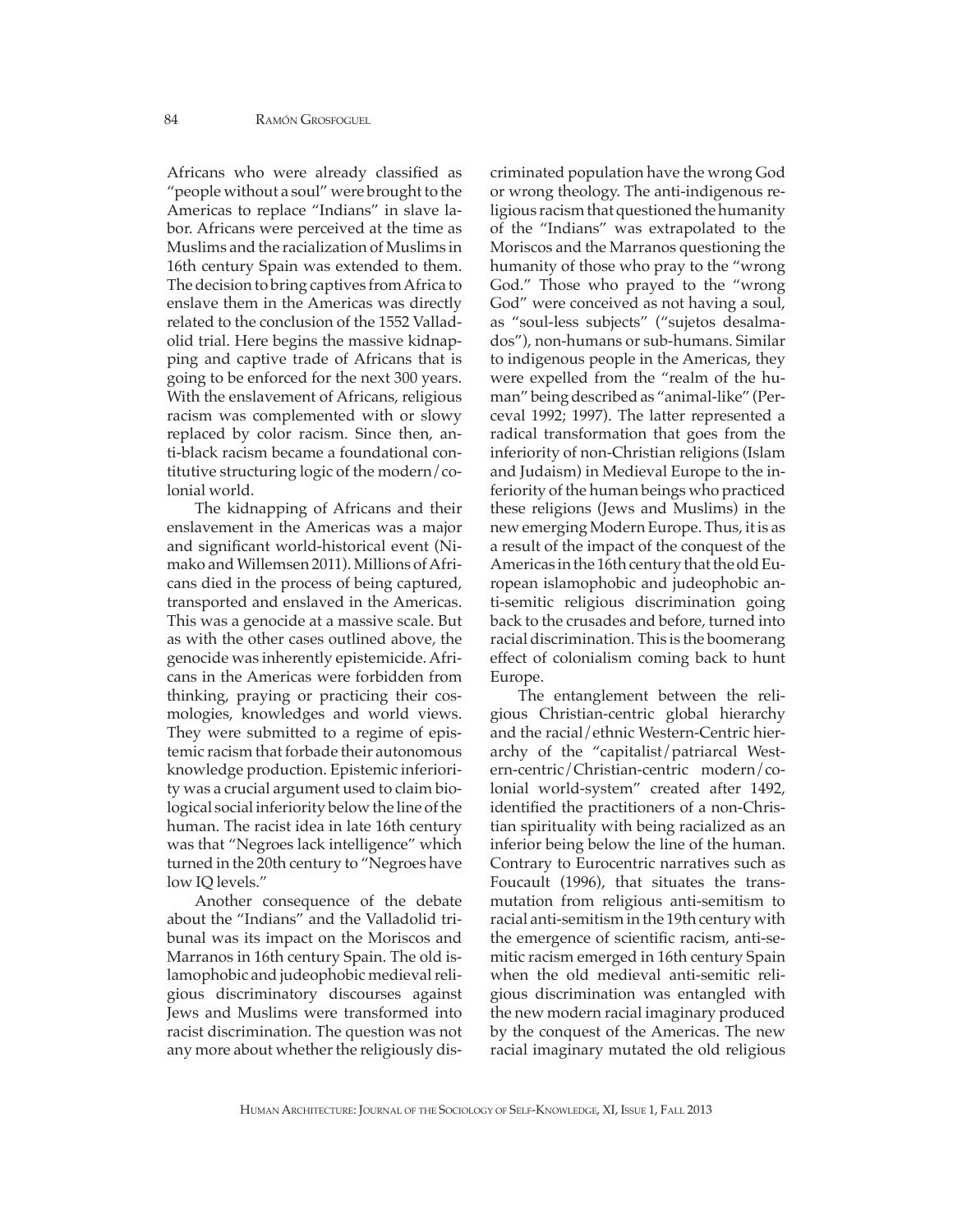anti-semitism into racial anti-semitism. Contrary to Foucault, this anti-semitic racism of the 16th century was already institutionalized as state biopolitical racism.<sup>10</sup>

The concept of "people without a soul" was not extended to Moriscos immediately. It took several decades in the 16th century to be extrapolated to Moriscos. It was after the mid-sixteenth century and, specifically, during the Alpujarras<sup>11</sup> trial that Moriscos where called "souless people" ("sujetos desalmados"). Moreover, after mid-16th century, as a consequence of being classified as "souless people," Moriscos were massively enslaved in Granada. Despite the Christian church prohibition to enslave Christians and people baptized as Christian, Moriscos (Muslims converted to Christianity) were still enslaved (Marín Casares 2000).

Now, "purity of blood" was related to "souless people" making irrelevant the question about how assimilated they were to Christianity. Their being was itself in question making their humanity suspicious. Thus, from then on they were not considered truly Christians nor equal to Christians. Anti-Morisco racism would be intensified during the later part of the 16th century until their mass expulsion from the Iberian Peninsula in 1609 (Perceval 1992, 1997; Carrasco 2009).

In sum, the conquest of the Americas in the 16th century extended the process of genocide/epistemicide that began with the conquest of Al-Andalus to new subjects

11. These were the trials against Moriscos that uprose in the Alpujarras mountains outside the city of Granada after the mid-16th century.

such as indigenous people and Africans, while simultaneously intensified through a new racial logic the genocide/epistemicide against Christians from Jewish and Muslim origin populations in Spain.

### **IV. The Conquest of Indo-European Women: Genocide/Epistemicide Against Women**

There is a fourth genocide/epistemicide in the 16th century that is not frequently related to the history of the three genocides/ epistemicides outlined before.12 This is the conquest and genocide of women in European lands who transmitted Indo-European knowledge from generation to generation. These women mastered indigenous knowledge from ancient times. Their knowledge covered different areas such as astronomy, medicine, biology, ethics, etc. They were empowered by the possession of ancestral knowledge and their leading role inside the communities organized around commune-like forms of economic and political organization. The persecution of these women began from the late Medieval era. However, it became intensified in the 16th and 17th century (long 16th century) with the rise of "modern/colonial capitalist/patriarchal" power structures.

Millions of women were burned alive, accused of being witches in the Early Modern period. Given their authority and leadership, the attack against these women was a strategy to consolidate Christian-centric

<sup>10.</sup> Scientific racism in the 19th century was not, as Foucault argued, a resignification of the ization of the old Christendom religious theological racism of "people without a soul" in the 16th century. The old discourse of "race war" inside Europe was not the foundation of scientific racism as Foucault insisted on with his "genealogy of racism." The foundation of scientific racism was the old religious racism of the 16th century with roots in the European colonial conquest of the Americas. Foucault is blind towards the conquest of the Americas, colonialism and Spain's 16th century.

<sup>12.</sup> The seminal work of Silvia Federici (2004) is one of the few exceptions. Although Federici's work does not link these four processes in relation to genocide/epistemicide, she at least links the witch hunt of women in the 16th/17th century with the enslavement of Africans and the conquest of the Americas in relation to global capitalist accumulation, in particular, the early formation of capitalism, that is, "primitive accumulation." Her work is focused on political-economy rather than structures of knowledge. However, her contribution is crucial for the understanding of the relation between the genocide/epistemicide of women and the other genocide/epistemicides of the 16th century.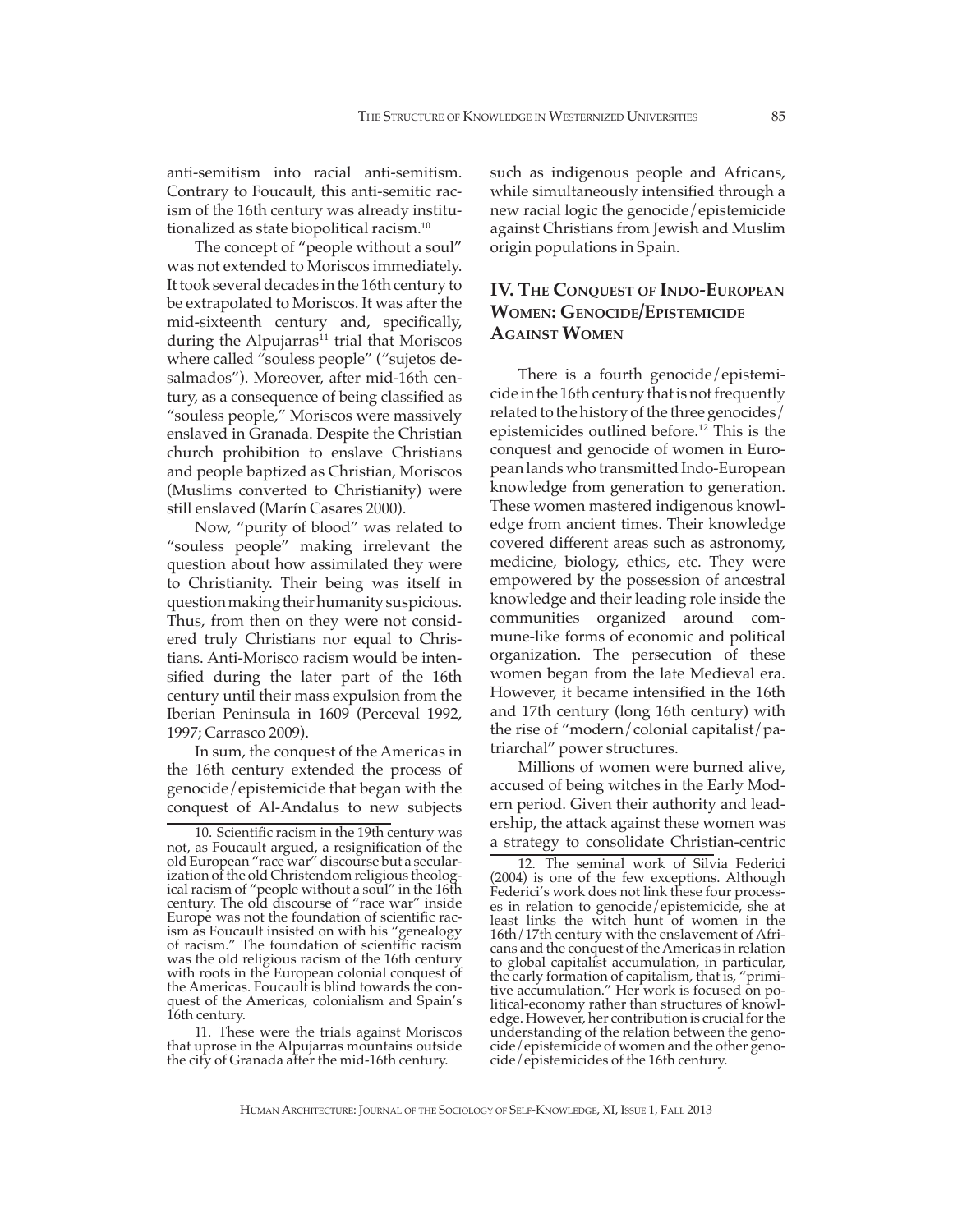patriarchy and to destroy autonomous communal forms of land ownership. The Inquisition was at the forefront of this offensive. The accusation was an attack to thousands of women whose autonomy, leadership and knowledge threatened Christian theology, Church authority and the power of the aristocracy that turned into a capitalist class transnationally in the colonies as well as in European agriculture.<sup>13</sup>

Silvia Federici (2004) argues that this witch hunt intensified between 1550 and 1650. Her thesis is that the witch hunt against women in European territory was related to primitive accumulation during the early capitalist expansion in the formation of the labor reserve for global capitalism. She linked the African enslavement in the Americas with the witch hunt of Women in Europe as two sides of the same coin: capital accumulation at a world-scale in need of incorporating labor to the capitalist accumulation process. In order to achieve this, capitalist institutions used extreme forms of violence.

Contrary to the epistemicide against Indigenous people and Muslims where thousands of books were burned, in the case of the genocide/epistemicide against Indo-European women there were no books to burn because the transmission of knowledge was done from generation to generation through oral tradition. The "books" were the women's bodies and, thus, similar to the Andalusian and Indigenous "books" their bodies were burned alive.

## **V. Consequences of the Four Genocides/Epistemicides for Global Structures of Knowledge: The Formation of Epistemic/Sexist Structures and the Hope for a Future Transmodern World**

The four genocides/epistemicides of the long 16th century discussed before created racial/patriarchal power and epistemic structures at a world scale entangled with processes of global capitalist accumulation. When in the 17th century Descartes wrote "I think, therefore I am" from Amsterdam<sup>14</sup>, in the "common sense" of the times, this "I" could not be an African, an indigenous person, a Muslim, a Jew nor a woman (Western or non-Western). All of these subjects were already considered "inferior" along the global racial/patriarchal power structure and their knowledge was considered inferior as a result of the four genocides/epistemicides of the 16th century. The only one left as epistemically superior was the Western man. In the hegemonic "common sense" of the times, this "I" was that of a Western male. The four genocides/epistemicides are constitutive of the racist/sexist epistemic structures that produced epistemic priviledge and authority to Western man's knowledge production and inferiority for the rest. As Maldonado-Torres (2008b) affirms, the other side of the "I think, therefore I am" is the racist/sexist structure of "I do not think, therefore I am not." The latter expresses a "coloniality of being" (Maldonando-Torres 2008b) where all of the subjects considered inferior do not think and are not

<sup>13.</sup> For an analysis of the transformation of the European aristocracy into a capitalist class in relation to the formation of the modern world-system see the work of Immanuel Wallerstein, specially his Modern World-System, Vol. 1 (New York: Academic Press).

<sup>14.</sup> It is important to say that when the Dutch defeated the Spaniards in the 30 years war, the new center of the new world-system created after 1492 with Spain expansion to the Americas shifted from the Iberian Peninsula to North-Western Europe, that is, Amsterdam. Dussel's characterization of Descartes philosophy as one produced by someone who is geopolitically thinking from the center of the world-system, the imperial be- ing, is not metaphorical.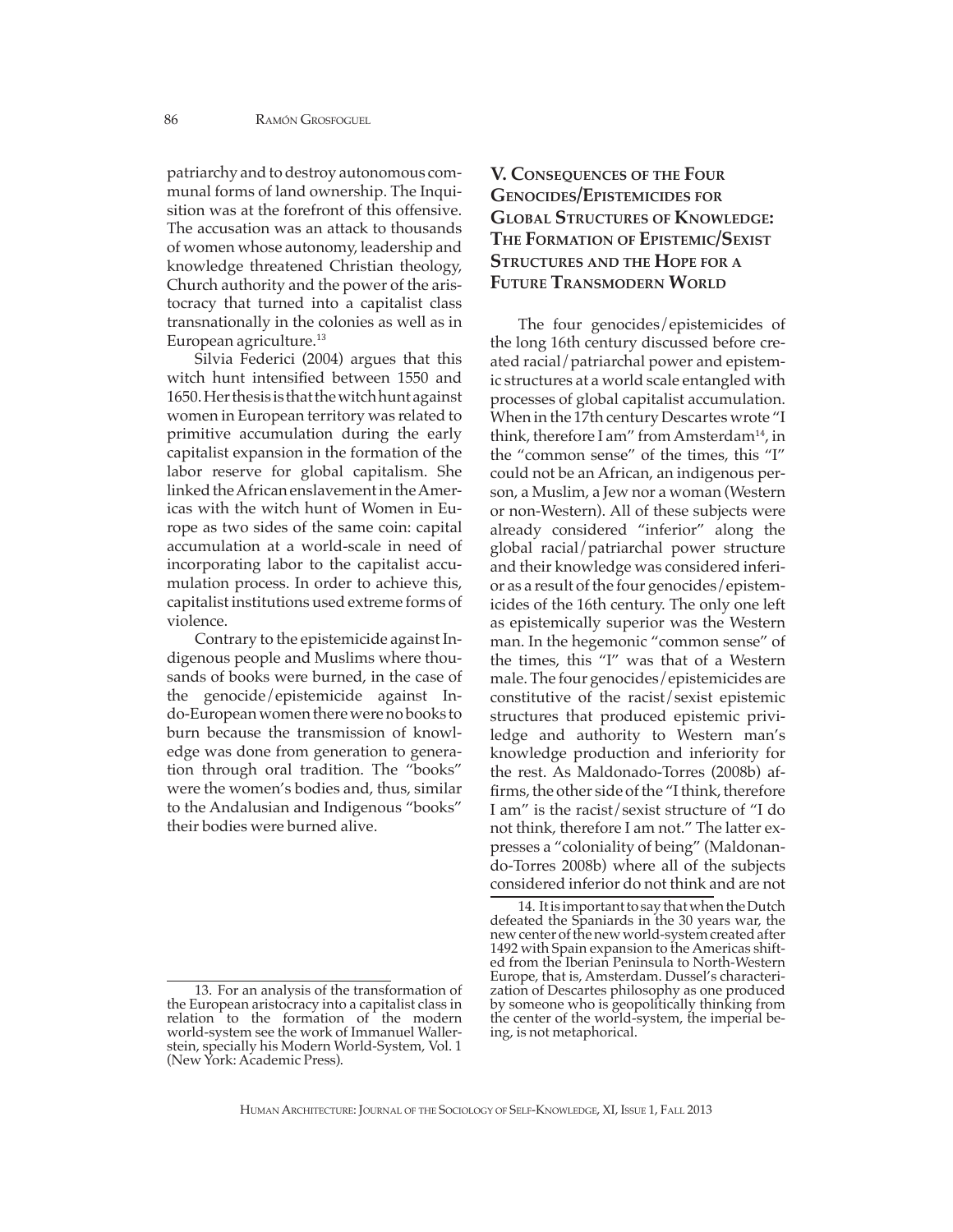worthy of existence because their humanity is in question. They belong to the Fanonian "zone of non-being" or to the Dusselian "exteriority."

Westernized universities internalized from its origin the racist/sexist epistemic structures created by the four genocides/ epistemicides of the 16th century. These eurocentric structures of knowledge became "commonsensical." It is considered normal functioning to have only Western males of 5 countries to be producing the canons of thought in all of the academic disciplines of the Westernized university. There is no scandal in this because they are a reflection of the normalized racist/sexist epistemic structures of knowledge of the modern/colonial world.

When the Westernized university transformed in the late 18th century from a Christian theological university into the secular Humboldtian university, it used the Kantian anthropological idea that rationality was embodied in the White man north of the Pyrenees mountains classifying the Iberian Peninsula within the realm of the irrational world together with Black, Red and Yellow people. The people "lacking rationality" were epistemically excluded from the Westernized university knowledge structures. It is from this Kantian assumption that the canon of thought of the contemporary Westernized university was founded.

When the center of the world-system passed from the Iberian Peninsula to North-Western Europe in the mid-17th century after the Thirty Years War when the Dutch defeated the Spanish armada, the epistemic privilege passed together with the systemic power from the empires of the Iberian Peninsula to North-Western European empires. Kant's anthropological racist view placing the Pyrenees mountains as a dividing line inside Europe to define rationality and irrationality is just following this 17th century geopolitical power shift. Kant applied to the Iberian Peninsula in the 18th century the same racist views that the Iberian Peninsula

applied to the rest of the world during the 16th century. This is important in order to understand why Portuguese and Spaniards are also out of the canon of thought in the Westernized university today despite being at the center of the world-system created after 1492. Since the late 18th century, it is only men from five countries (France, England, Germany, Italy and the USA) who are the ones monopolizing the privilege and authority of canons of knowledge production in the Westernized university.

In the face of the challenge represented by Eurocentered modernity and its epistemic racist/sexist colonial structures of knowledge, Enrique Dussel proposes Transmodernity as the project to fulfill the unfinished project of decolonization. The "Trans" of Transmodernity means "beyond." What does it mean to go beyond Eurocentered modernity?

If the Western colonial project of genocide/epistemicide was to some extent successful in particular spaces around the world, it was a huge failure in its overall results in most of the world. Critical Indigenous, Muslim, Jewish, African and women thought as well as many other critical knowledges from the Global South are still alive. After 500 years of coloniality of knowledge there is no cultural nor epistemic tradition in an absolute sense outside to Eurocentered modernity. All were affected by Eurocentered modernity and even aspects of Eurocentrism were also internalized in many of these epistemologies. However, this does not mean that every tradition is in an absolute sense inside and that there is no outside to Western epistemology. There are still non-Western epistemic perspectives that have a *relative exteriority* from Eurocentered modernity. They were affected by genocide/epistemicide but not fully destroyed. It is this *relative exteriority* that according to Enrique Dussel, provides the hope and possibility for a Transmodern world: "a world where many worlds are possible" to use the Zapatista slogan.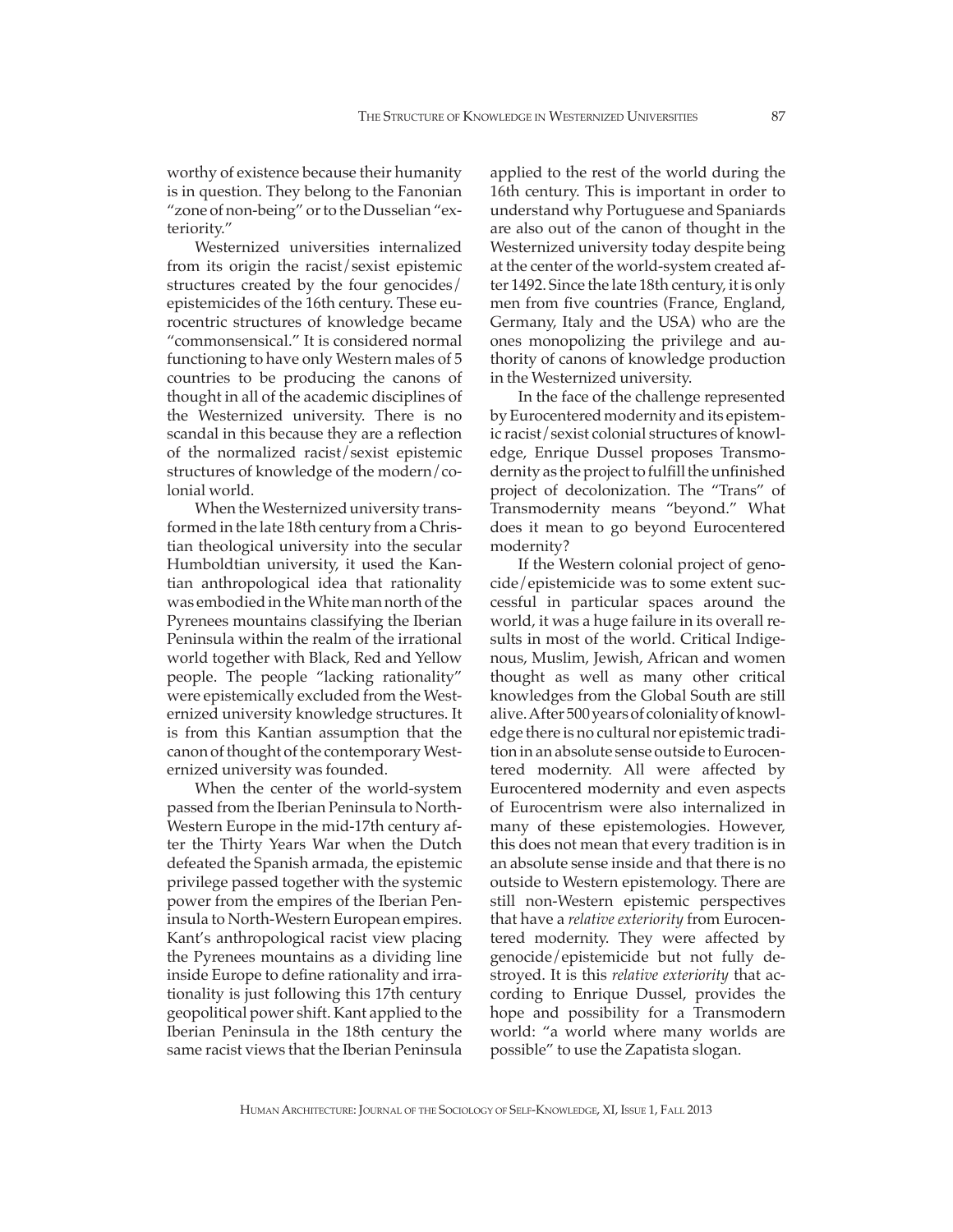The existence of epistemic diversity provides the potential for struggles of decolonization and depatriarchalization that are not centered anymore in Western-centric epistemologies and world views. To move beyond Eurocentered modernity, Dussel proposes a decolonial project that takes seriously the critical thinking of the epistemic traditions of the Global South. It is from these diverse traditions that we can build projects that will take different ideas and institutions appropriated by Eurocentred modernity and to decolonize them in different directions. In Eurocentric modernity, the West kidnapped and monopolized the definition of Democracy, Human Rights, Women liberation, Economy, etc. Transmodernity implies redefining these elements in different directions according to the epistemic diversity of the world towards a pluriverse of meaning and a pluriversal world.

If people from the Global South do not follow the Western hegemonic definition, they are immediately denounced and marginalized from the global community, being accused of fundamentalism. For example, when the Zapatistas talk about democracy they are not doing it from a Western-centric perspective. They propose a project of democracy that is quite different from liberal democracy. They redefine democracy from the indigenous perspective of "commanding while obeying" with the "Caracoles" as the democratic institutional practice. However, to use a different concept of democracy in Eurocentered modernity is denounced as a form of fundamentalism. The same with the concept of feminism. If Muslim women develop an "Islamic feminism" they are immediately denounced by Eurocentered Western feminists as patriarchal and fundamentalist. Transmodernity is an invitation to produce from the different political-epistemic projects existing in the world today a redefinition of the many elements appropriated by Eurocentered modernity and treated as if naturally and inherently European,

toward a decolonial project of liberation beyond the "Capitalist/Patriarchal Western-centric/Christian-centric Modern/Colonial World-System." As Dussel states:

When I speak of *Trans-modernity,* I am referring to a global project that seeks to transcend European or North American Modernity. It is a project that is not post-modern, since post-Modernity is a still-incomplete critique of Modernity by European and North America. Instead, *Trans-modernity* is a task that is, in my case, expressed philosophically, whose point of departure is that which has been *discarded, devalued,* and judged *useless* among global cultures, including colonized or peripheral philosophies… (Dussel 2008b: 19-20)

Moreover, Transmodernity calls for inter-philosophical political dialogues to produce pluriverses of meaning where the new universe is a pluriverse. However, Transmodernity is not equivalent to a liberal multiculturalist celebration of the epistemic diversity of the world where the power structures are left intact. Transmodernity is a recognition of epistemic diversity without epistemic relativism. The call for epistemic pluriversality as opposed to epistemic universality is not equivalent to a relativist position. On the contrary, Transmodernity acknowledges the need for a shared and common universal project against capitalism, patriarchy, imperialism and coloniality. But it rejects a universality of solutions where one defines for the rest what "the solution" is. Uni-versality in European modernity has meant "one that defines for the rest." Transmodernity calls for a pluriverse of solutions where "the many defines for the many." From different cultural and epistemic traditions there will be different responses and solutions to similar problems. The Transmodern horizon has as a goal to produce pluriversal concepts, meanings and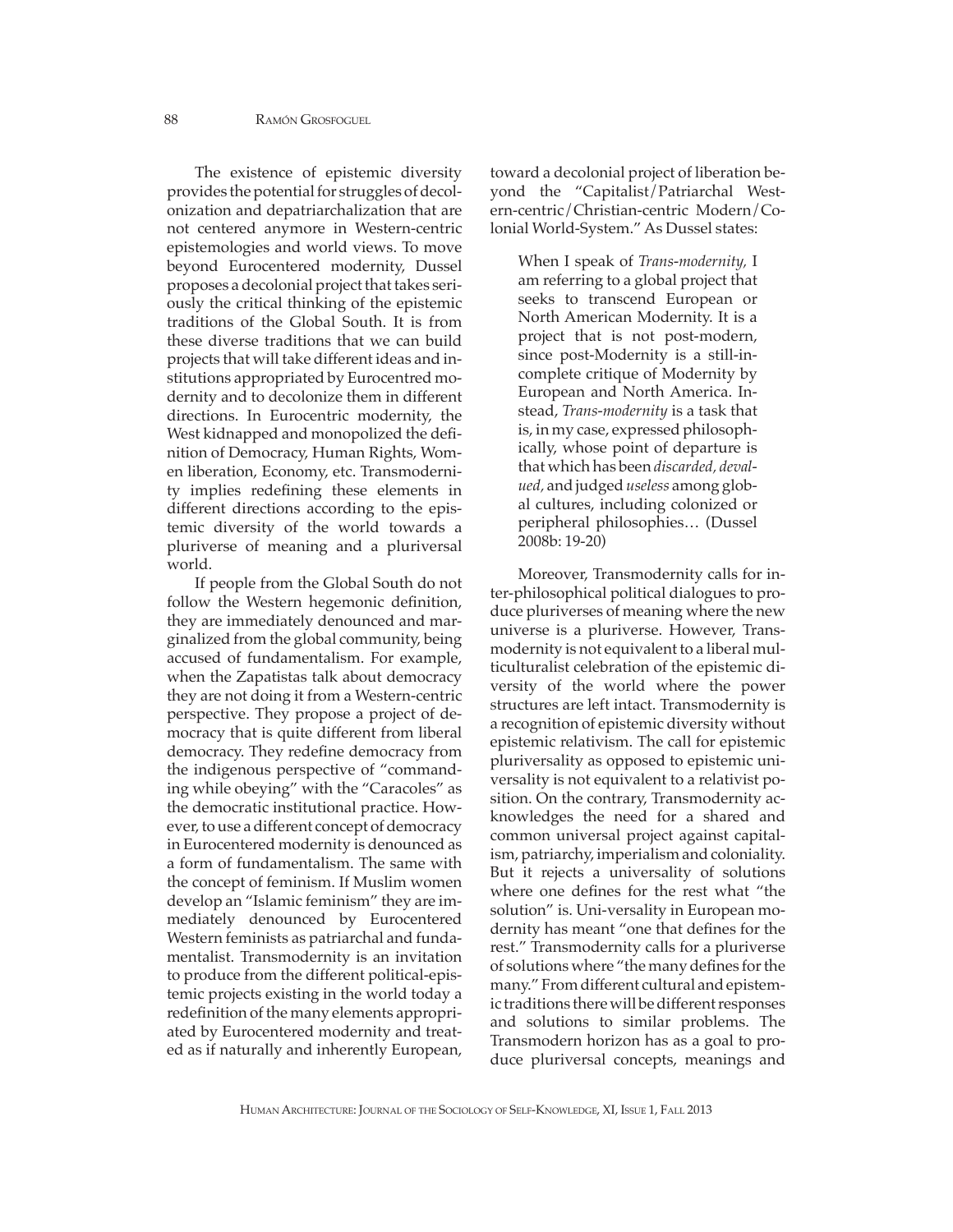philosophies as well as a pluriveral world. As Dussel states, Transmodernity is

…oriented towards a *pluriversal future global philosophy*. This project is necessarily *trans*-*modern*, and thus also trans-capitalist… For a long time, perhaps for centuries, the many diverse philosophical traditions will each continue to follow their own paths, but nonetheless a global analogical project of a *trans*-*modern* **pluriverse** (other than universal, and not post-modern) appears on the horizon. Now, 'other philosophies' are possible, because 'another world is possible'—as is proclaimed by the Zapatista Liberation Movement in Chiapas, Mexico. (Dussel 2008b:20)

#### **VI. Conclusion**

This discussion has enormous implications for the decolonization of the Westernized university. So far, the Westernized university operates under the assumption of the uni-versalism where "one (Western men from five countries) defines for the rest" what is truthful and valid knowledge. To decolonize the structures of knowledge of the Westernized university will require among other things to:

- 1) acknowledge the provincialism and epistemic racism/sexism that constitute the foundational epistemic structures as a result of the genocidal/epistemicidal colonial/patriarchal projects of the 16th century;
- 2) break with the uni-versalism where one ("uni") defines for the rest, in this case, the one is Western man epistemology;
- 3) bring epistemic diversity to the canon of thought to create a pluri-verse of meanings and concepts where the inter-epistemic conversation among many epis-

temic traditions produce new re-definitions of old concepts and creates new pluriversal concepts with "the many defining for the many" (pluri-verse) instead of "one for the rest" (uni-verse).

If Westernized universities assume these three programmatic points, it would stop being Westernized and a Uni-versity. It will turn from a Westernized Uni-versity into a Decolonial Pluri-versity. If Kant's and Humboldt's Eurocentered modern racist/ sexist epistemic projects became the epistemic foundation of the Westernized university since the late 18th century as a result of three hundred years of genocide/epistemicide in the world, Enrique Dussel's Transmodernity is the new epistemic foundation of the future Decolonial Pluri-versity whose knowledge production will be at the service of a world beyond the "Capitalist/Patriarchal Western-centric/Christian-centric Modern/Colonial World-System."

#### **BIBLIOGRAPHY**

- Anzaldúa, Gloria (1987) *Borderlands/La Frontera: The New Mestiza*. (San Francisco: Spinsters/Aunt Lute).
- Barrios Aguilera, Manuel (2009) *La suerte de los vencidos: Estudios y reflexiones sobre la cuestión morisca*. (Granada: Universidad de Granada).
- Caro Baroja, Julio (1991) *Los moriscos del Reino de Granada* (Madrid: Ediciones Istmo).
- Carrasco, Rafael (2009) *Deportados en nombre de Dios: La explusión de los moriscos cuarto cen- tenario de una ignominia*. (Barcelona: Edi- ciones Destino).
- Castro-Gomez, Santiago (2003) *La Hybris del Punto Cero: Ciencia, Raza e Ilustración en la Nueva Granada (1750-1816)* (Bogotá: Editora Pontífica de la Universidad Javeriana).
- Crenshaw, Kimberlé (1991) "Mapping the Margins: Intersectionality, Identity Politics, and Violence against Women of Color." *Stanford Law Review* 43, 1241-1279.
- De Sousa Santos, Boaventura (2010) *Epistemologias del sur*. Mexico: Siglo XXI.